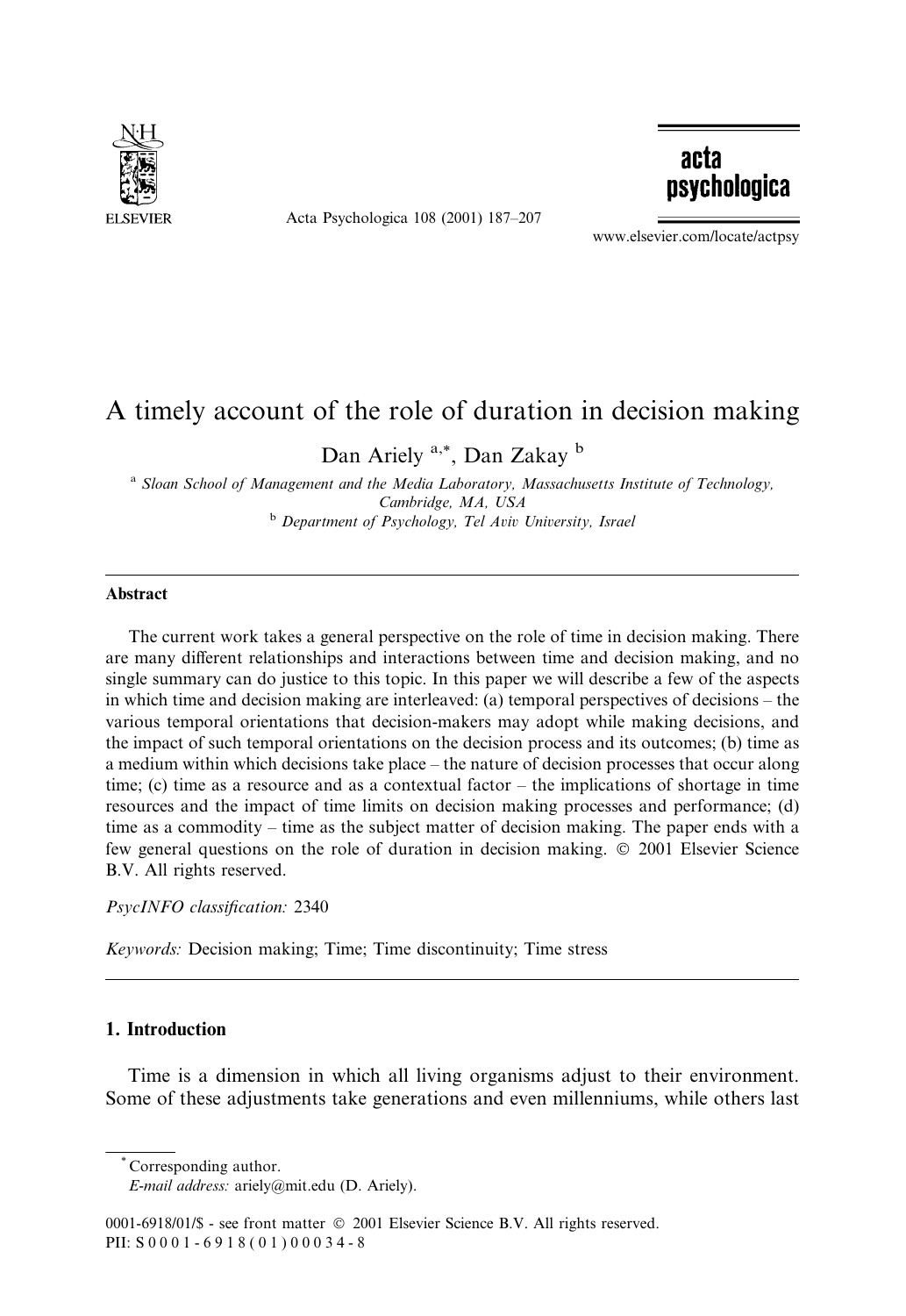only hours, minutes or fractions of seconds. The current work focuses on one of the most important mechanisms for active fast adjustments, namely decision making, where decision making is defined as the ability to react to information in the environment, and to take one of a few different action alternatives in order ultimately to better the organism.

Clearly, every behavior of an organism is carried out within the time continuum, and in many cases behaviors are dynamically changed and shaped during their execution. Decision making is no exception; it takes time to make decisions and sometimes the decisions dynamically change with the passage of time. However there are a few aspects of time that are unique to their relationship with decision making. Some examples: people can make decisions about the duration of different experiences they would like to engage in (should I take the longer and more scenic bike ride home or the faster one?); they can set deadlines for themselves (I promise to finish that chapter by 1 December); and they can change their preferences for an action long before the fact (I will not have that cheese cake), and again, when the time draws close (can I have that cake please?).

Ranyard, Crozier, and Svenson (1997) expressed many interactions between time and decision making by saying that "time is an ever present and prominent dimension in all human decision making. Decisions are oriented towards future time, they take time to make, their consequences develop over time, and they are sometimes thought about for a long time afterwards" (p. 165). Some of these intimate relationships between time and decision making are reflected in "metadecision" questions asked by a decision maker facing important decisions, like: how much time have decisions like this one taken in the past? how long should this decision take? when should this decision be made? are the deadlines arbitrary or real? where should I concentrate my time and resources? how much time should I expect to spend on each phase of the decision process? (Russo & Schoemaker, 1989).

As is clearly apparent from the examples above, there are many different relationships and interactions between time and decision making. In fact, whether the different aspects of time are all related to decision making in similar ways or whether each of these aspects should be viewed independently is an interesting question, but we will neither take a position on this nor will we systematically discuss all aspects of time and decision making here. Instead, we will describe a few of the aspects in which time and decision making are interwoven. Specifically, we will discuss the following: (a) temporal perspectives of decisions, (b) time as a medium within which decisions take place, (c) time as a resource and as a contextual factor, (d) time as a commodity.

## 2. Temporal perspectives of decision making

Decision-makers evaluate objects and experiences with different time-relationship to their occurrences. In some cases, they make decisions about experiences and objects before they occur (when should I take my long due vacation?); make decisions during the experiences (should I continue on this hike or go back?); or make retrospective evaluations after the occurrence of an event (how was my last vaca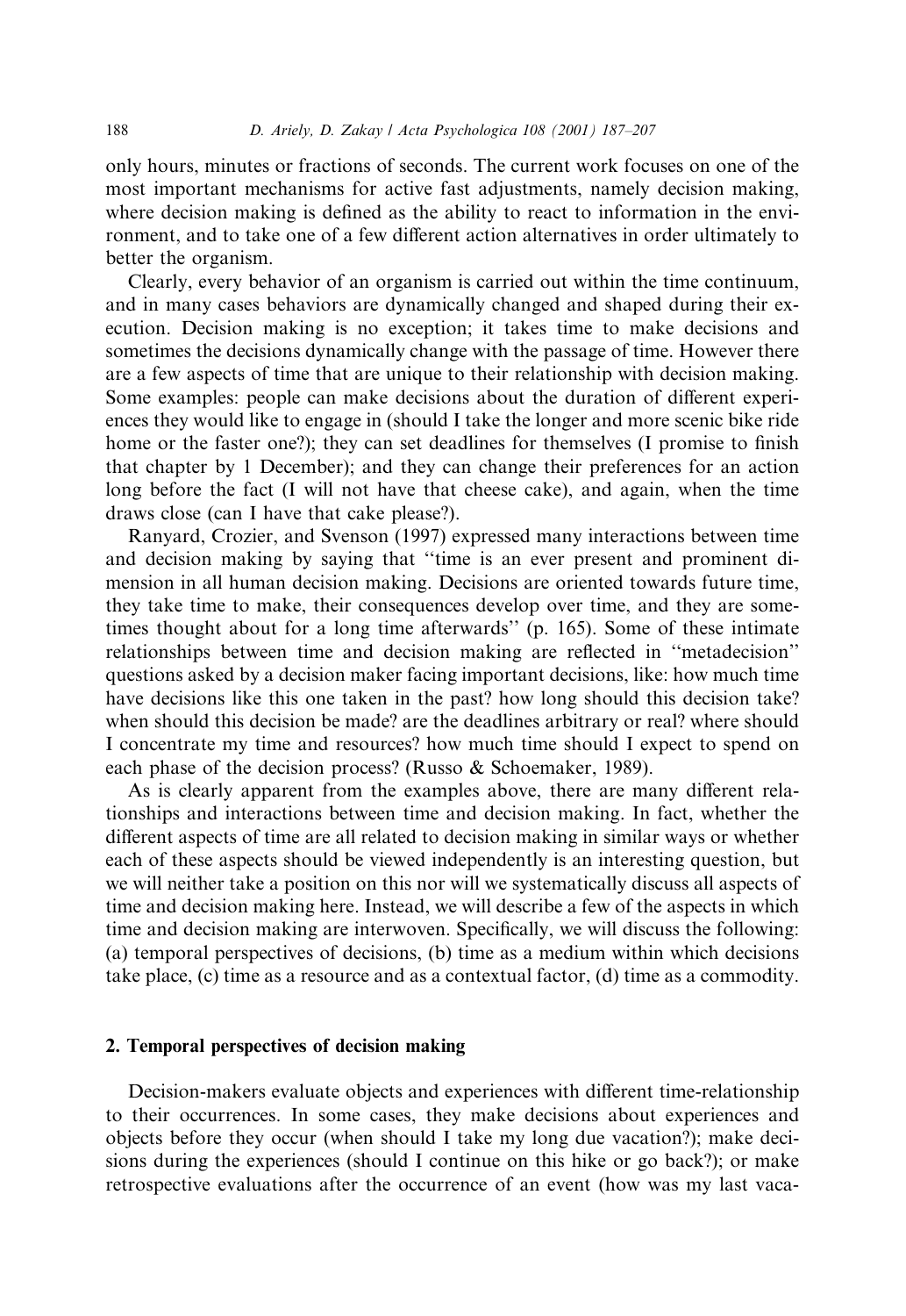tion?). How do decision makers evaluate experiences as a function of their time relationship to the experience? Before an experience takes place there might be unknown aspects about it. For example, before visiting California, one might not be able to estimate the majestic beauty of the coast of California or the rock formations at Yosemite. Similarly, after an experience has taken place, memory of it might be distorted. For example, one might not remember the agony of a long argument with one's spouse, or the sleepless nights spent with one's children. In such cases, whether it is an inability to estimate the effects of future events or a lack of memory for past events, time will clearly have an effect on the evaluations of experiences and the tendency to take actions about them.

If there were not any effects on knowledge and memory (for example, if we assumed that knowledge and memory were perfect), we could rationally expect that time would not have any effect on evaluations and decisions. After all, the value of an activity (such as preparing a lecture or writing a book chapter) is familiar and known. Thus it would seem that decisions about taking on such duties should not be influenced by temporal relationships. Despite this intuition, there is accumulating evidence that temporal relationships change both evaluations and decisions.

In addition to the general partitioning (before, during, and after) there is also a considerable effect of the distance in time from the event in question. When deciding about our vacation far in advance, we might not predict how much pressure we will be under at work, or how great our need will be for some sunshine during the long cold Boston winter. Similarly, at the beginning of an experience such as giving birth, a decision maker could choose not to take any painkillers, but this decision could change as the process progresses over time. Finally, after an experience is over and we consume its pleasure or pain only from memory, the distance from the event can change our perspective on the event. Immediately after our return from climbing the Himalayas, while our blisters and snow burns are painful, our memory might not be so favorable, but as time progresses we might remember the experience more favorably and even recommend this trip to our friends. We will next present some evidence on the three different time perspectives (before, during, and after), and we will also present evidence regarding the distance from the experience.

## 2.1. Time discounting

There is growing evidence in the area of behavioral economics that people systematically change their preference as a function of time relationship (Rachlin, 1989). For example, we often tell ourselves in advance that we should not have crème brûlée for dessert, but when the time comes to order dessert we act in accordance with a different set of preferences and order this tasty dessert after all. The issue here is not whether having dessert is right or wrong, but the fact that it is inconsistent with the preferences of the decision maker at some points in time (either before or after the event). One way to think about these issues is that individuals have a set of preferences  $X$  at some point in time (or under a certain set of environmental conditions) and a different set of preferences  $Y$  at some other point in time. In the case of crème brûlée, we prefer not to have it  $[Y]$  before going to the restaurant, we prefer to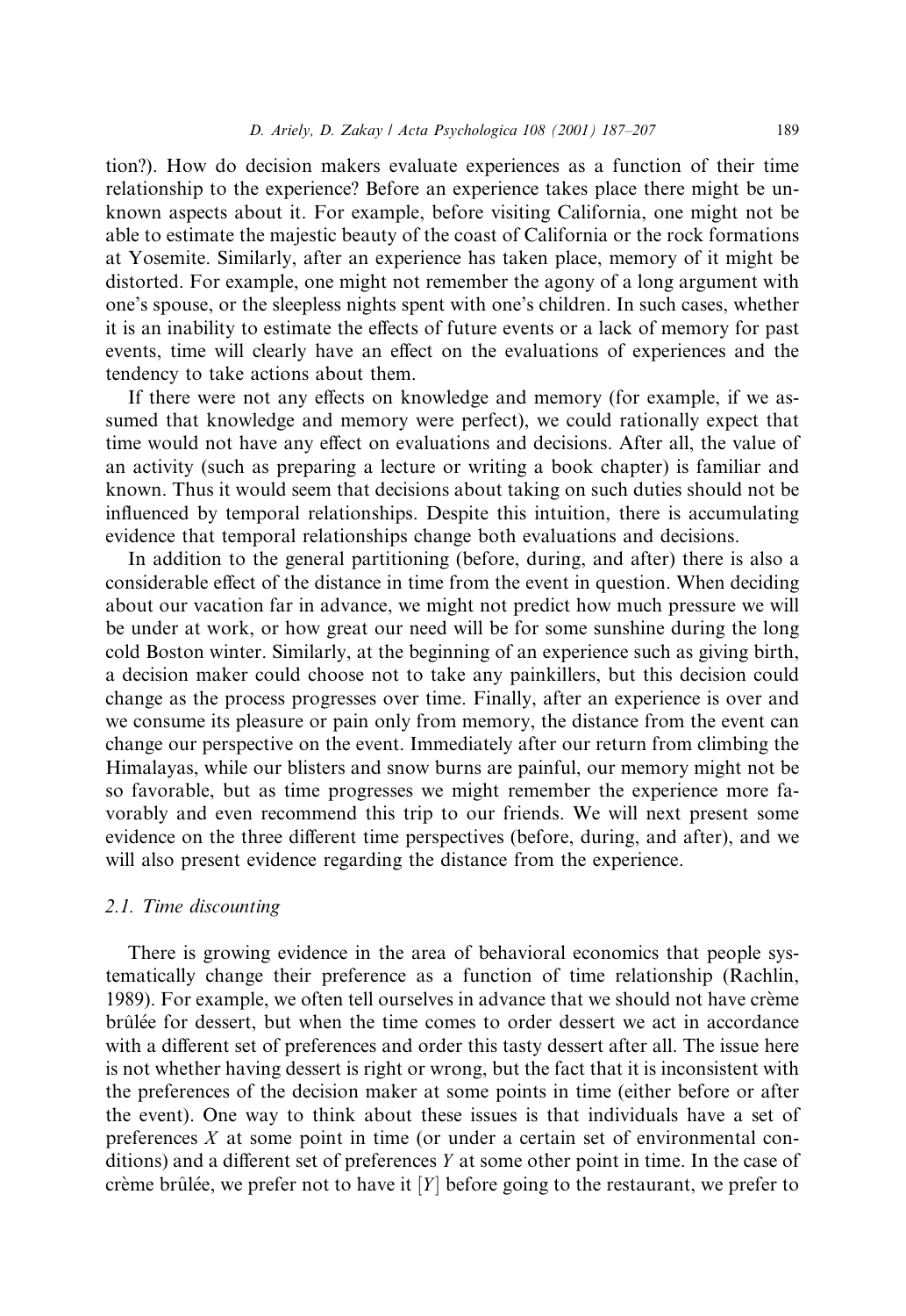have it  $[X]$  while ordering dessert and consuming it, and we prefer that we had not had it, after the meal is over  $[Y]$ . Consuming crème brûlée is not the only example in which such self-control problems occur. Other examples include: exercise, itching, nail biting, smoking, practicing safe sex, drug abuse, saving, and others.

A graphical illustration of the changes in preferences as a function of distance to the decision can be seen in Fig. 1. Here the decision maker is facing a choice between the "good option" (fresh fruit) represented by the thicker line and the "bad option" (chocolate) represented by the thinner line. Much before the decision is made, the fresh fruit has a higher overall reward (healthier and not contributing to weight gain). In the restaurant, just before the decision is made, the value of the chocolate seems larger. Finally, after the decision has been made, the value of the chocolate over the fresh fruit diminishes and the choice of chocolate in retrospect become questionable. Note that in the case depicted in Fig. 1, the changes in discount rates are the same before and after the decision. In reality, there are most likely cases in which the discount rate is higher before or after the event, depending largely on the "empathy" we have with our own behaviors in other states, and on factors that allow us to have "psychological repair work".

#### 2.2. Changes in thought processes

One of the causes for change in preferences at different points in time can be attributed to changes in the saliency of costs and benefits of the activity in question



#### Time relative to the event

Fig. 1. Decisions and time: valuation before and after the decision. Note: The decision maker is facing a decision between the "good" option (fresh fruit) represented by the thicker line and the "bad" option (chocolate) represented by the thinner line. Much before the decision, the fresh fruit has a higher overall reward (healthier and not contributing to weight gain). In the restaurant, just before the decision, the value of the chocolate seems larger. Finally, after the decision, the value of the chocolate over the fresh fruit diminishes and the choice of chocolate in retrospect become questionable.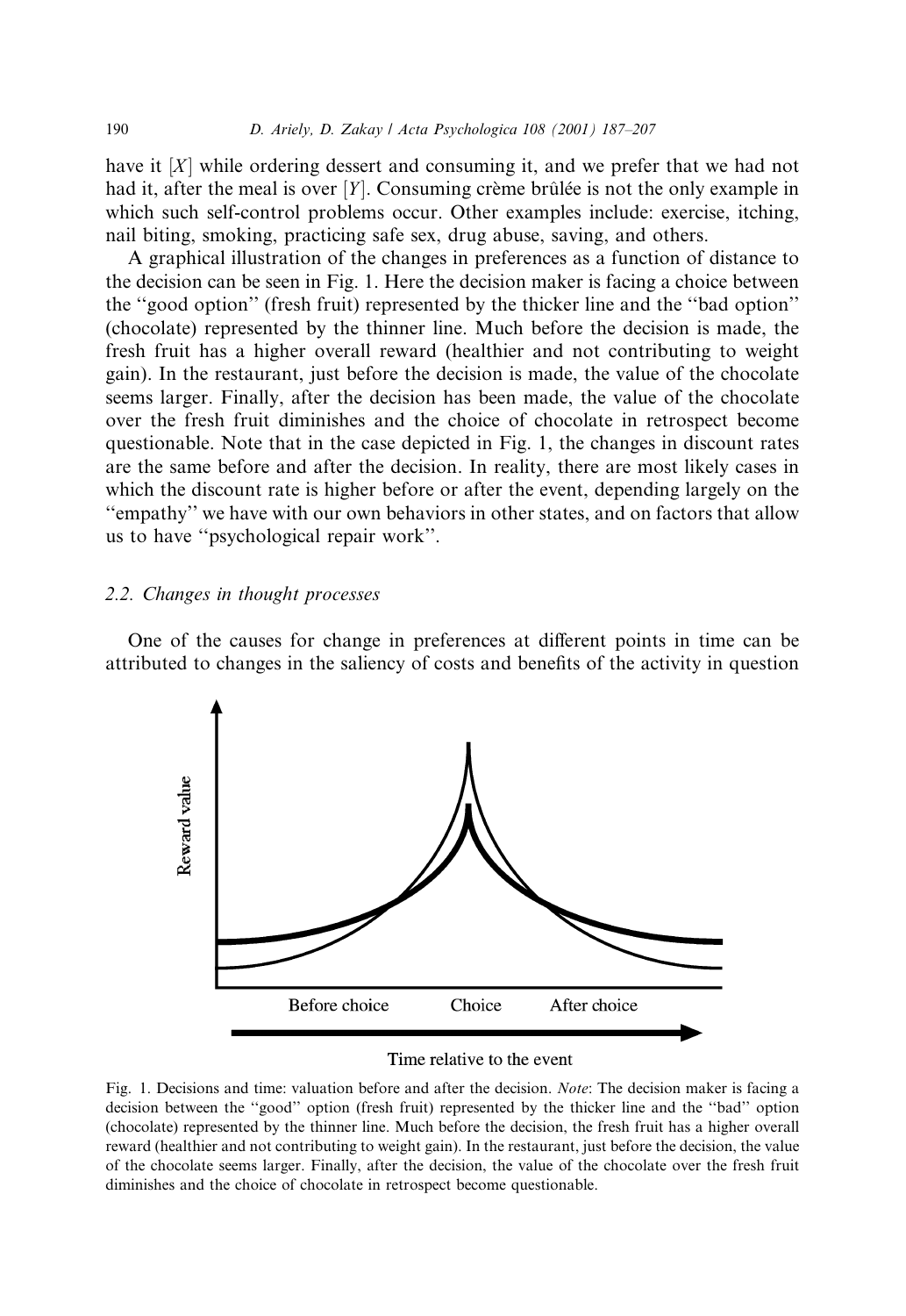(Akerlof, 1991). For example, the saliency argument suggests that well in advance, the benefits of writing a book chapter loom large, and the costs seem small. As a consequence, we take on such tasks. But as the deadline draws nearer, the saliency of the costs and benefits change and we become much more aware of the time needed for completing the chapter, while the benefits of writing the chapter become increasingly less clear. Such inconsistent time preferences are most likely at the core of procrastination and other inconsistent time preferences (see Fig. 1).

Liberman and Trope (1998) recently introduced the Temporal Construal Theory, according to which alternatives are evaluated somewhat differently at different points in time. They argued that alternatives' characteristics can be categorized into desirability and feasibility types. Whereas desirability characteristics refer to long-term, "ideal-type" wishes (i.e., self-development), feasibility characteristics refer to shortterm, concrete characteristics (i.e., resources like time and money needed for implementing a decision). Liberman and Trope found that the dominant characteristics by which alternatives are evaluated belong to the "desirability" type when the temporal distance from implementation of a decision is high, and to the "feasibility" type, the closer the decision process is to the actual implementation of a decision. The temporal construal theory was empirically supported by Zakay and Milchtaijch (2000), who studied the decision process of students facing vocational choices. The students in their study were interviewed three times along the course of the decision process, from its onset until implementation (registration to a study program). It was found that at the beginning of the process the most influential characteristics were characterized as the "desirability" type, but the impact of the "feasibility" type characteristics surpassed those of the former as the registration deadline loomed closer. It was further found that a successful implementation of a choice (in terms of registering and being satisfied with it) was dependent on such a shift from thinking in terms of desirability to thinking in terms of feasibility.

#### 2.3. Overcoming inconsistent time preferences

As was illustrated in the two sections above, changes in preferences as a function of time relationship are sometimes reasonable (such as when we forget how painful childbirth or writing a book chapter is), but they can sometimes lead to self-defeating behaviors, such as overspending, drug abuse, procrastination, etc. Although such inconsistent preferences can form serious obstacles to following our plan of action, they can sometimes be overcome. Specifically, one of the ways people can, and do try to control their inconsistent preferences is by binding their behavior (Ainslie, 1975; Rachlin, 1989). The idea is that if we want to keep our diet, but also know that the temptation of crème brûlée will cause a deviation from our preferred behavior, we can simply go to less tempting restaurants. Other examples of binding behaviors include health retreats where desirable food types are not available, saving in Christmas clubs, or paying a premium for small packages of cigarettes or potato chips (Wertenbroch, 1998). At the most extreme levels, binding behaviors include drug addicts locking themselves in a room without access to drugs, and dieters putting braces on their teeth to prevent themselves from eating solids. In one such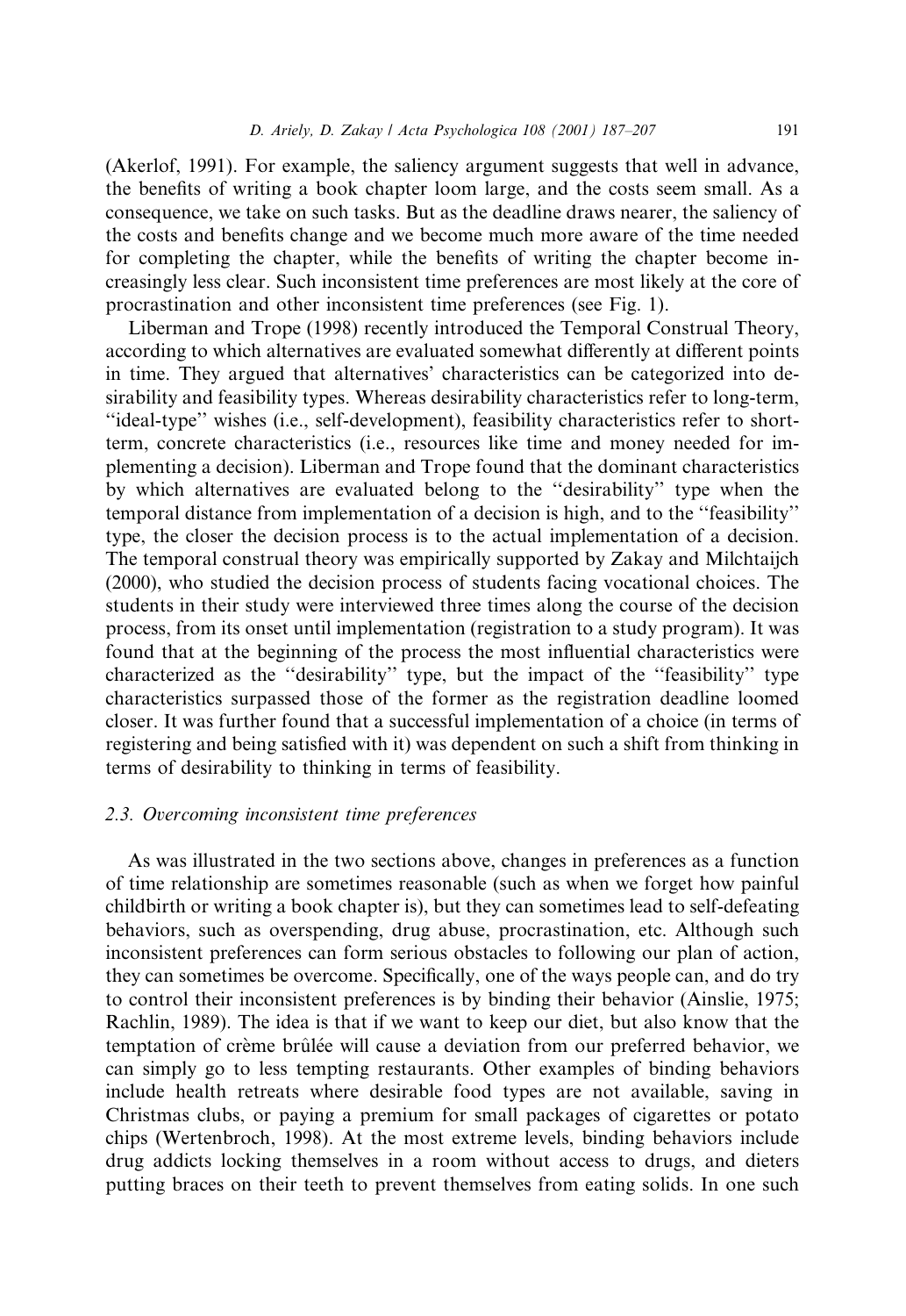account (see Schelling, 1992), drug addicts were given the opportunity to write selfincriminating confession letters about their drug abuse to whomever they wanted, and these letters were temporarily held at the clinic. The clinic committed to: (a) hold onto the confession letters, (b) carry out random blood tests of the letter writers, and (c) send the letters to the addressee if the blood tests indicated drug use. The idea was that people could strategically address the letter to the person or organization that they least wanted to find out about their drug use and that the fear of having this party discover their behavior would be so strong that even when they were in a state of craving for drugs, the fear would overweigh their desire.

In a somewhat simpler context, Ariely and Wertenbroch (2000) demonstrated that decision makers have procrastination problems, and that in order to overcome the tendency to procrastinate, they will self-impose deadlines on themselves if they are given the opportunity to do so (even when doing so incurs cost). In one of their experiments, Ariely and Wertenbroch gave participants three boring proof-reading tasks and paid them on the basis of their performance. In their evenly spaced deadline condition, participants were asked to submit one of the tasks every seven days. At the end deadline condition, participants were asked to submit all three tasks at the end of three weeks (27 days). In the self-imposed deadline condition, participants were asked to choose their own deadline for each of the three tasks. The results showed that in the self-imposed deadline condition, participants did space their tasks in time, and that this spacing improved their performance over the performance of participants in the end deadline condition. The results also showed that the performance in the self-imposed deadline condition was lower than the performance in the evenly spaced deadline condition. In other words, while participants did use self-imposed deadlines in order to impose self-control over their own behavior, they did not do so optimally. Ariely and Wertenbroch argue that when facing a situation where decision makers can set deadlines for themselves, they understand both the normative reasons to set the deadlines as late as possible (increased flexibility and time) on the one hand, and the value of binding themselves in order to take control over procrastination, on the other hand. When making deadline decisions, decision makers combine these two perspectives and come up with a set of deadlines that is not ideal, but is better than delaying all deadlines to the last possible date.

### 2.4. Increased stability in decision making over time

A ubiquitous characteristic of decision making lies in its future orientation: choices are made of courses of action with consequences in the future (Gärling, Karlsson, Romanus, & Selart, 1997). Thus it can be seen as somewhat hazardous to base decisions on the past. Yet, the past might influence current decision processes in several ways (Elster & Loewenstein, 1992). One way, is of course, learning from the past while trying not to repeat what is perceived as erroneous decisions.

The simplest form of past-oriented decision making is habit formation. Habitbased behaviors reflect automatic implementation of past decisions, which resulted with reasonable or positive outcomes. Verplanken, Aarts, and Knippenberg (1997) demonstrated the profound effects that habit might have on the appreciation of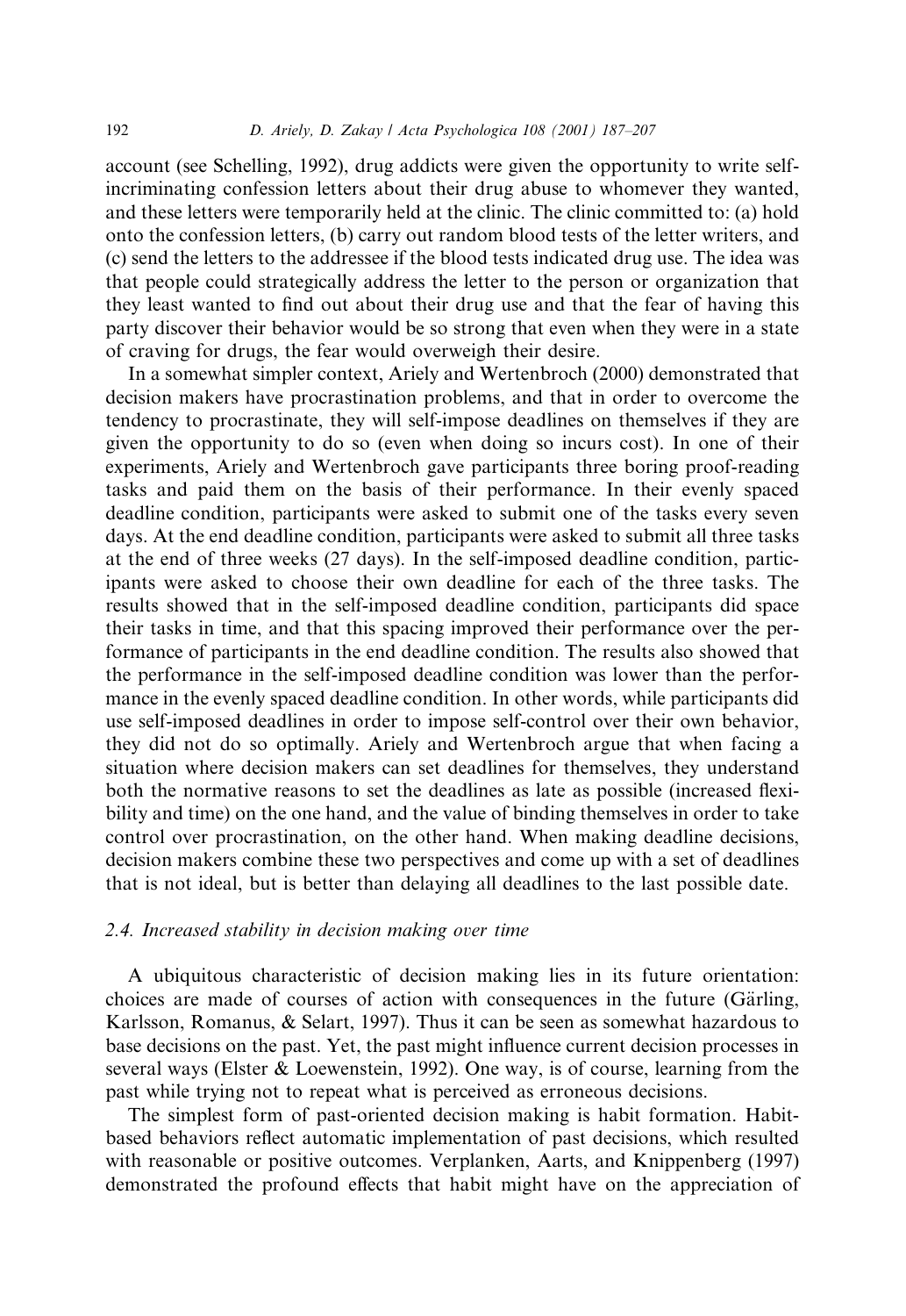information about choice situations and choice options. Although they are very important (as reducing cognitive effort), habit-based behaviors can also lead decision makers to non-optimal implementation of past decisions. Such mistakes can occur when past decisions are based on either wrong information or a different environment.

An example of the role of past decisions on later decisions comes from the work by Hoeffler and Ariely (1999) showing that once decision makers make a decision in a certain domain, their certainty about the ideal weights of the product attributes (e.g., power of a microwave) became more stable. They also showed that this "preference consolidation" occurred most rapidly when decision makers made implicit and difficult trade-offs between alternatives. They argue that the need to face trade-offs forces decision makers to consolidate how they feel about the different attributes, and forces them to stabilize their own understanding of their value for the different attributes.

Examining the issues of preference consolidation, Ariely, Loewenstein, and Prelec (2000) recently proposed a model in which once people make a decision, they use it as an input for future decisions and thus converge to a stable decision. Their model can basically be considered a "self-herding mode", similar to intra-personal hoarding modes, but one in which a person's own past behavior is used as a signal of preferences and hence influences future behaviors. As an illustration of this idea, consider the following intra-personal herding behavior. A person walks by a restaurant and notices that there is one person in line. The person takes this as a signal that the food is good and joins the line. Another person walks by and notices two people standing in line, so this person takes this as a signal that the food is good and joins the line. Another person walks by and notices three people standing in line so this person takes this as a signal that the food is good and joins the line. This process continues until there are many people in line. However, in this example, the amount of information about the food quality is not related to the line length and in fact all but the first person are redundant in terms of the information they provide. Ariely et al. (2000) suggest that a similar phenomenon occurs within a person. They argue that once people make a decision, even if it is an arbitrary or random decision, the next time they encounter a similar situation, the outcome of past decisions will be used as a signal of their own preferences. The logic could go as follows. Once we have made a decision to buy coffee for \$3, the next time we are thinking about buying coffee, we do not go back and think about the value of coffee to us, but rather we access our past decisions, notice that we have made this decision before, use it as a signal that our preferences are in fact to pay \$3 for a cup of coffee and do so again. Over time, our decisions look more and more stable, even though the "seed" of the decision might not reflect true preferences.

Two other interesting cases that illustrate the impact of the past on current judgment are the sunk cost effect (Arkes & Blumer, 1985; Thaler & Johnson, 1990) and the escalation effect (Brockner, 1992). These two cases apply to situations when a decision maker faces a choice between continuing or discontinuing an endeavor in which he/she has already invested resources like money, effort, or time (Gärling et al., 1997). From a rational point of view, the choice one makes should only take into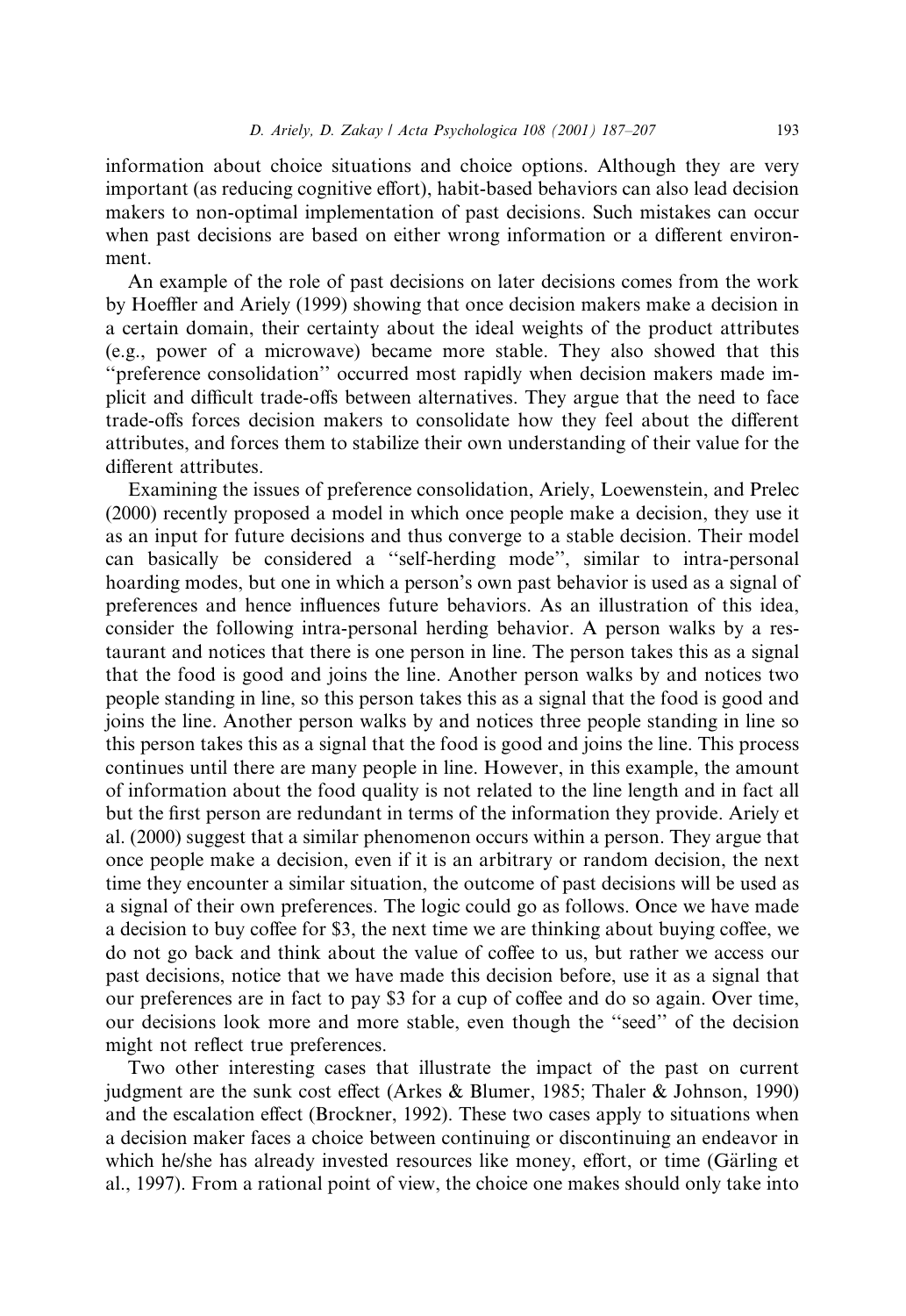account the consequences of the current choice. However, sunk cost and escalation effects are exemplified in a persistent commitment to a failing course of action, like continuing to wait for a bus although other modes of available transportation would be faster.

# 3. Time as a medium within which decisions take place

Any decision process consumes time for processing information. Some decisions are very fast, and the decisions in many cases emerge with lightning speed. Such decisions are habitual or intuitive non-analytic decisions (also called heuristic decisions), which are not based on extensive information-processing (Russo  $\&$  Schoemaker, 1989). However, even these decisions endure for some, though very short, duration. The more a decision process is analytic and algorithmic, the more time is needed for its utilization. For example, calculating the expected value of a choice between 40% to make \$50 and 24% to make \$90 requires that the expected value (or an approximate expected value) of each alternative in the set of alternatives is first established, and only then can the alternative with the highest expected value be identified. It seems that many day-to-day decisions fall in one of these two categories: some decisions take a very short duration and in fact seem automatic (e.g., driving, typing, deciding what to wear and what to eat), and others take a very long time and seem very laborious (e.g., where to go for a vacation, what to buy one's spouse for his/her birthday, what stocks to buy and sell).

### 3.1. Static and dynamic decision tasks

The differentiating factor between static and dynamic decisions is whether the decision maker actively takes time into account. In making a dynamic decision, it is not enough to know what should be done, but also when it should be done (Brehmer, 1992). Taking time into account can be either in terms of considering the duration needed to make the decision, the optimal time to make a decision, or the changes in the decision structure as a function of time. Static decisions, on the other hand, are ones in which the decision maker takes no account of any aspect of duration and treats the decision task and process as static. Examples of static decisions are: decision to purchase a lottery ticket, deciding whether to take a coffee break, picking a movie, etc. A prototypical example of a dynamic task is that of a firefighter trying to control a fire, while the context and the decision environment change over time (Klein, 1993), either as a function of the sequence of decisions, independently of them, or of both (Edwards, 1962). In fact, many, if not most, of day-to-day decision tasks are dynamic, that is tasks in which sequences of decisions are continuously changing. Even buying food in the supermarket or ordering dessert in a restaurant is essentially a dynamic decision process, since the outcome of previous decisions (how good the tomatoes were, how filling the entree was) enters into the considerations for future decisions. Similarly, simple decisions such as buying a lottery ticket, deciding whether to take a coffee break, or choosing a movie to go to can be considered in a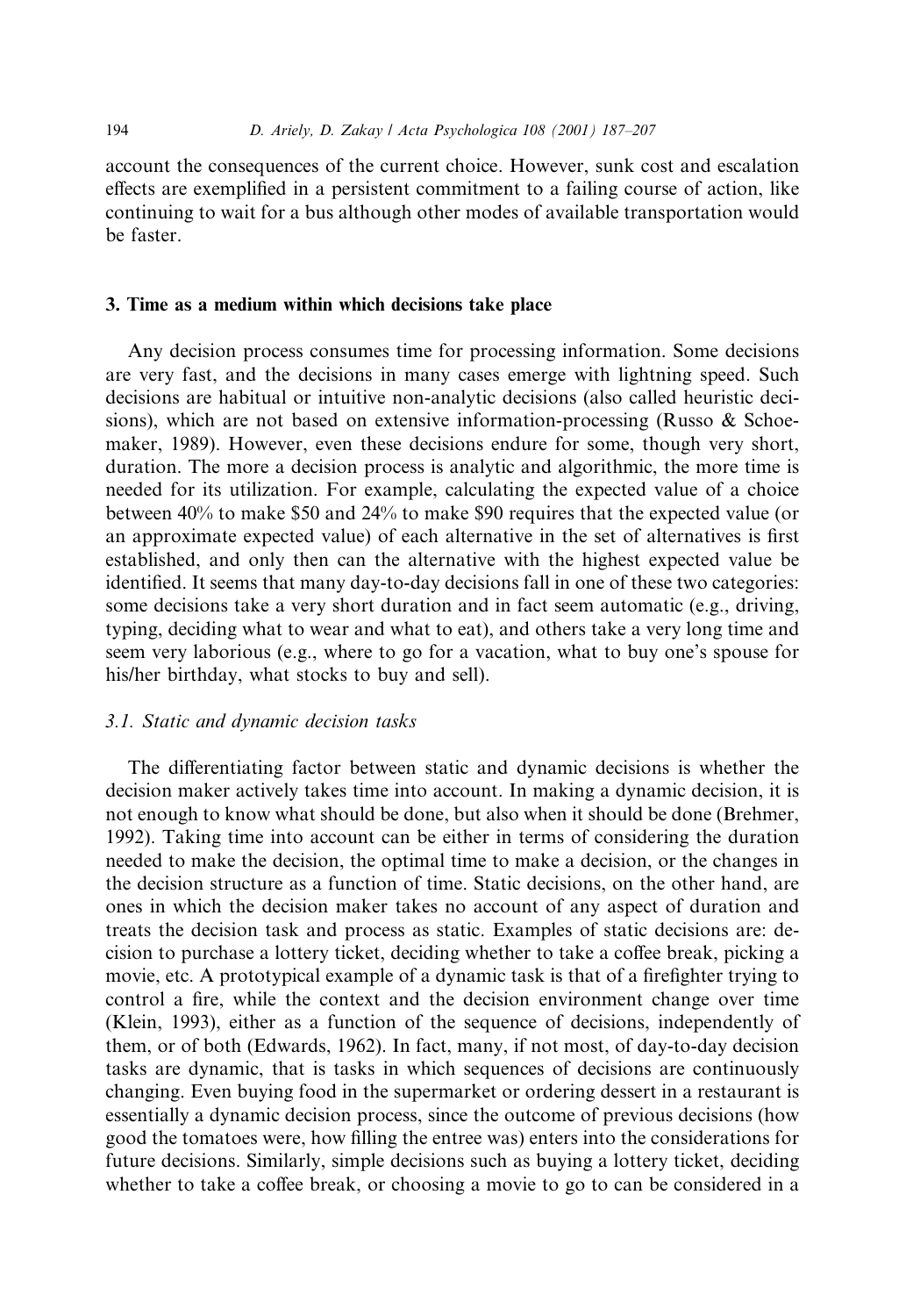dynamic framework, since most likely they will have long-term implications and will influence other decisions that decisions makers are likely to make.

However, despite the importance and prominence of dynamic decision making, most of the decision making research has focused on static decision tasks. Kerstholt and Raaijmakers (1997) suggest that the reason for this emphasis on single-stage static decision tasks is due to the difficulty of investigating dynamic tasks, because of the lack of control resulting from the great number of different trajectories participants may activate through the decision space. Similarly, Edwards, Lindman, and Philips (1965) argued that only the dynamic approach can do justice to the complexity of real-world decisions.

Although research of dynamic decisions is not as common, there are a few examples of this type of work. For example, Kerstholt (1994, 1995) investigated the relationship between decision makers' timing of actions and the evolution and rate of change of the dynamic system in which they were operating. From normative models of the experimental task, it could be deduced that the higher the rate of change, the earlier decision makers should have started their intervention. The results showed that participants were not sufficiently sensitive to the task's rate of change and instead based their intervention decision on the system's current state. As a consequence, less time remained for corrective actions when the system rapidly deteriorated, resulting in suboptimal performance. Kerstholt concluded that decision makers are not very good at selecting the right timing for intervention.

# 3.2. Single- and multiple-stage decision models

Despite the fact that most of the research on decision making tends to be based on static decisions, some of the models that are used to describe the decision making process are multi-stage models. These models are not dynamic per se (because they do not take time into account directly); nonetheless, they do form a bridge between static and dynamic decision models.

What differentiates most multi-stage models from each other is the specification of the different steps and processes that take place during these stages. For example, prospect theory (Kahaneman  $\&$  Tversky, 1979) assumes that decision making is divided into two steps: editing and evaluation (ignoring stages like the generation of alternatives). Editing is the initial phase in which the decision maker builds his/her internal representation of the decision problem. In the evaluation step, the prospects of each alternative are derived from the prospect function. Another multi-stage decision process is Simon's (1972) model, in which he argues that a typical decision making process is composed of four sequential steps: identification of the need to make a decision, information gathering, defining potential alternatives, and choosing the best alternative.

Two of the best-known multi-step models – elimination by aspects (EBA) (Tversky, 1972), and the Lexicographic model (e.g., Svenson, 1979) – can be seen as dynamic models, since the steps are actually similar in terms of the underlying cognitive process and they describe a process of iterations that continues until some criterion is met. However, they are not dynamic models in the full sense of the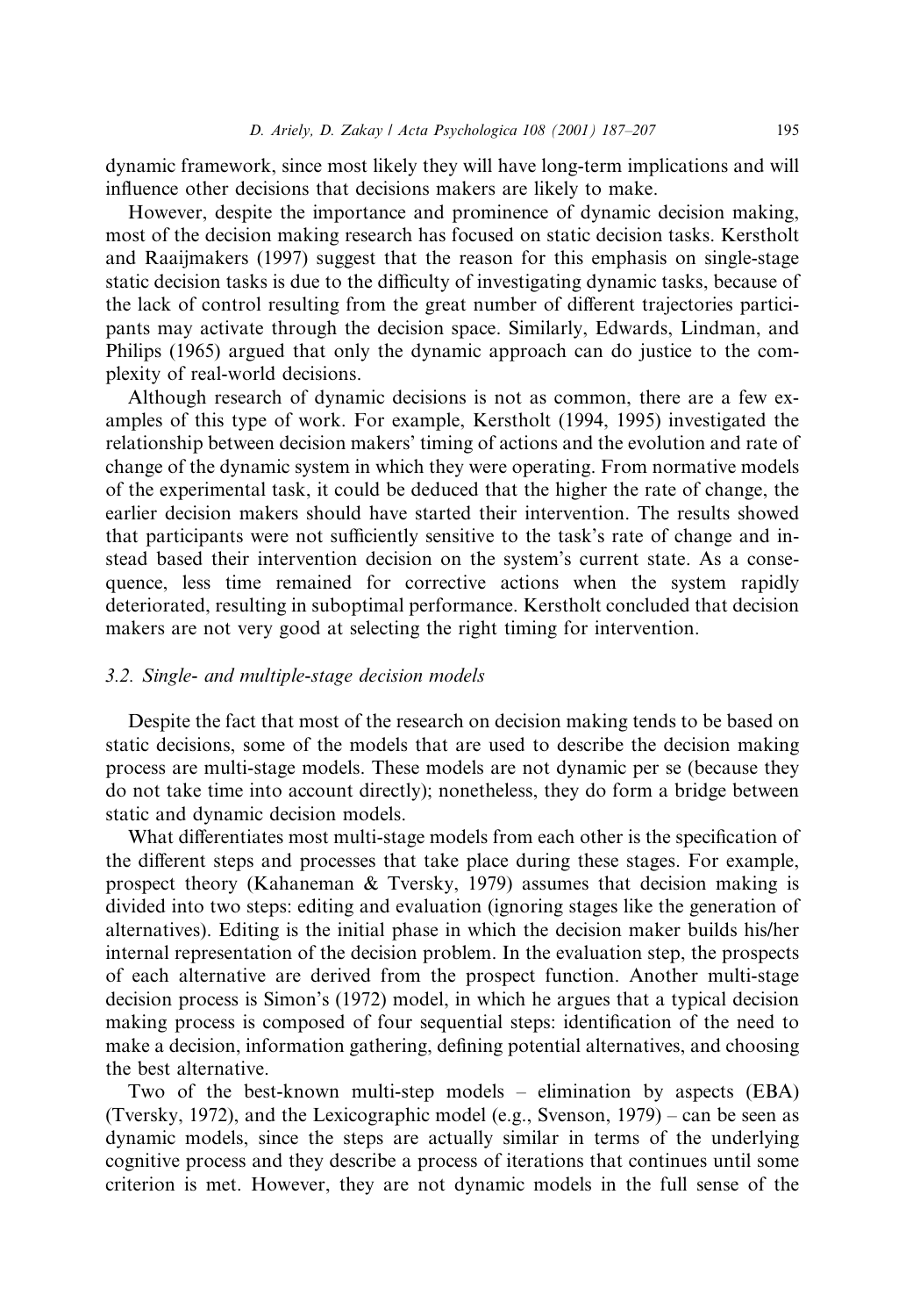definition, because these models cannot account for vacillations. Another approach that bridges static multi-step models and dynamic models is the perspective that decision makers utilize a sequence of two or more decision strategies in order to reach a final decision, and that the particular strategies used depend on the task context. For example, if the number of alternatives in the offered set of alternatives is large, the decision maker might first utilize an EBA-type strategy for eliminating the number of alternatives to only two or three, and then he/she may apply a more analytic-compensatory strategy for making the final choice (Payne, Bettman  $\&$ Johnson, 1988).

#### 4. Time as a resource and as a contextual characteristic

Since decision making is usually a time-consuming process, time is an important resource for making optimal decisions. The allocation of less time than that needed or perceived as needed for making a decision might cause a feeling of time-stress and might harm the optimality of decision processes. For example, time-stress might cause decision makers to make choices that do not correspond to the outcomes predicted by multi-attribute-utility models or might cause not choosing the alternative with the highest expected value (Payne et al., 1988, Payne, Bettman & Johnson, 1993; Zakay & Wooler, 1984). The importance of understanding how and why time-stress influences decision making stems from the fact that in many real-life situations (e.g., completing an examination or a project) and especially in emergency situations, shortage of time, or the existence of a deadline is a natural characteristic of the decision environment.

#### 4.1. What is time-stress?

An unsolved methodological problem underlying time-stress research is the lack of a definition of time-stress. The common method for inducing time-stress is by shortening the duration available for making a decision (MacGregor, 1993). But the nature of the function, which relates objective duration with time-stress, is not clear. Due to this methodological problem, most of the knowledge acquired about decision making under time-stress is mainly related to the impact of objective time shortage. People can react differently to time pressure. Some can be stimulated to engage in more thought and even do better when deadlines are imposed, while others are doing much worse than they would under normal conditions (Christensen-Szalanski, 1980; Hogarth, 1983). Findings like these indicate that the relationship between objective shortage of time and time-stress might be a complex one and not limited to direct effects of time-stress on decision outcomes.

### 4.2. Effects of time-stress

Time-stress is an important contextual variable that has an impact on the nature of the decision processes and in particular, on the strategies decision makers select.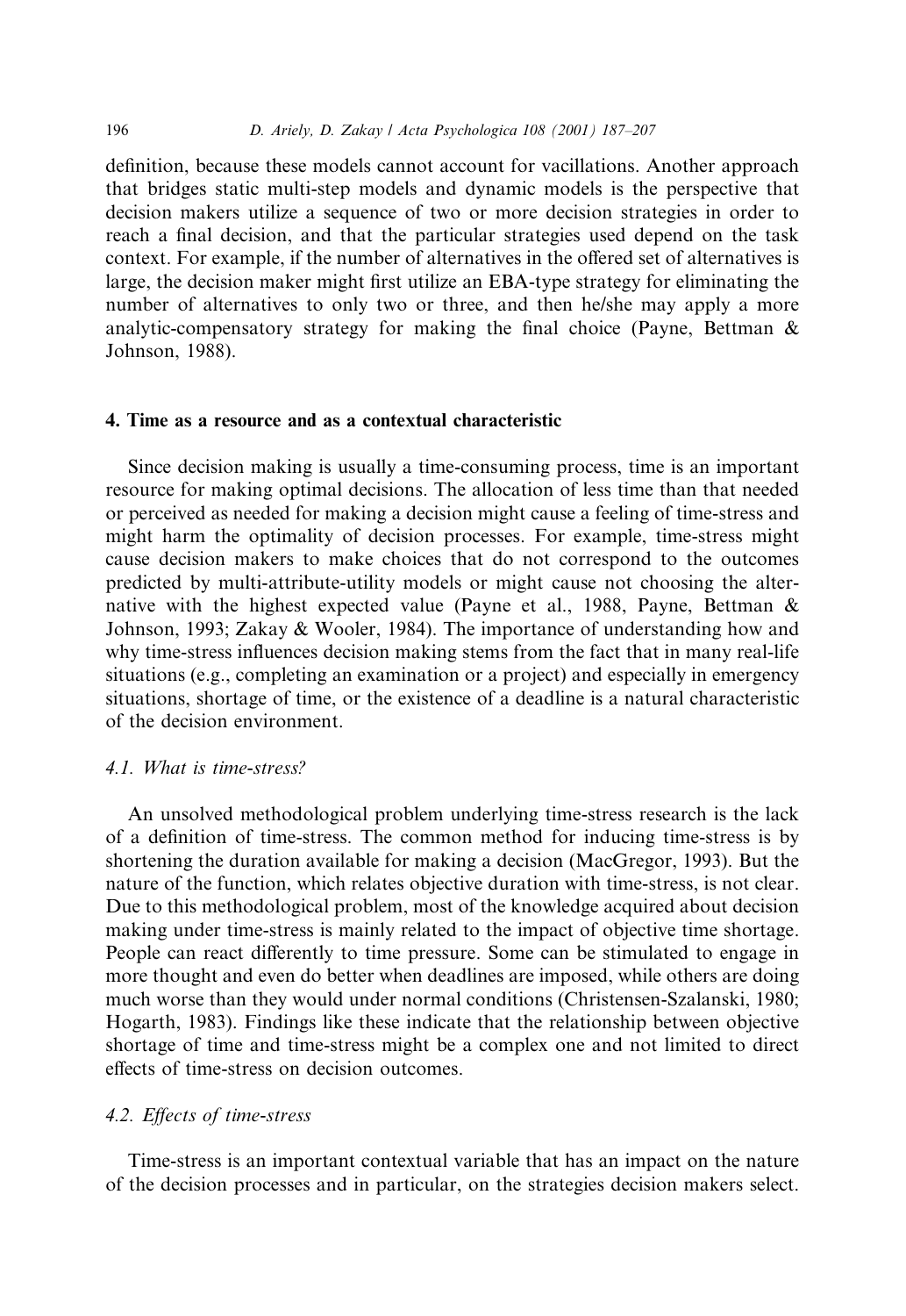The negative effect of time-stress on decision making effectiveness has been reported by many investigators, and the pattern of results obtained is quite homogeneous and consistent (Ben-Zur & Breznitz, 1981; Edland & Svenson, 1993; Janis, 1982; Keinan, 1987; Rothstein, 1986; Svenson & Edland, 1989; Svenson & Maule, 1993; Wright, 1974; Zakay, 1985; Zakay & Wooler, 1984). However, some of the consequences of time-stress are not necessarily negative. For example, Svenson and Benson (1993) found that the framing bias was weaker under time-shortage. In brief, the general effects of time-stress on decision making are:

- 1. A reduction in information search and processing.
- 2. A reduction in the range of alternatives and dimensions that are considered.
- 3. An increased importance of negative information.
- 4. Defensive reactions, such as neglect or denial of important information.
- 5. Bolstering of the chosen alternative.
- 6. A tendency to use a strategy of information filtration; that is, information that is perceived as most important is processed first, and then processing is continued until time is up.
- 7. Increased probability of using non-compensatory choice strategies instead of compensatory ones.
- 8. Forgetting important data.
- 9. Wrong judgment and evaluation.

Decision making as a complex cognitive process consumes mental and attentional resources. As in any other cognitive functions, the impact of limited resources on the performance can be noxious (e.g., Reason, 1998; Wickens, 1992). There are several reasons why mental resources might be reduced under timestress. One potential reason is information-processing overload caused by the need to process large amounts of information in short periods of time. Janis and Mann (1980) argue that time constraints are one among a number of variables identified as inducing stress-states. Cognitive functioning in general, including decision making processes, deteriorates under stress, since it enhances the utilization of suboptimal cognitive processes and the appearance of cognitive errors and biases (Goldberger & Breznitz, 1999; Holsti & George, 1975). Thus, psychological stress is a mediator between shortage of time and decision making behavior (e.g., Mano, 1992). This view implies that the impact of time-stress on decision making is not unique and should be similar to that of other causes of psychological stress, like the criticality of the decision, the impact of its potential outcomes and the accountability of the decision maker.

## 4.3. Decision strategies and time-stress

An important question to ask regarding the effects of time pressure on decision making is whether time-pressure changes decision strategies. If decision makers are not sensitive to the duration in which they can execute their decision, they might try to apply algorithmic-compensatory strategies under time pressure, but due to shortage of time and mental resources the decision maker might not be able to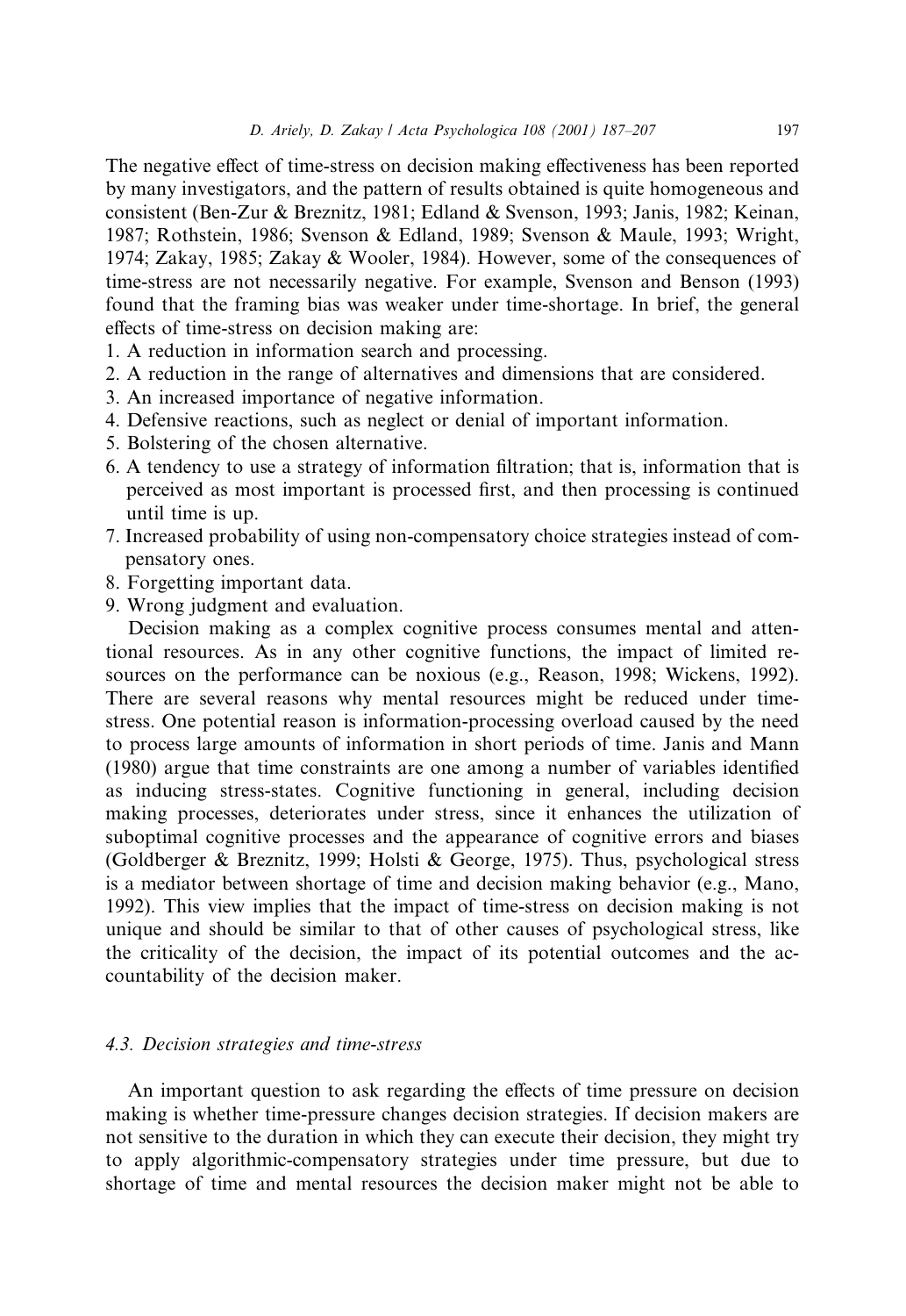complete all the steps or might make cognitive errors while following the rules implied by the strategy (Ben-Zur & Breznitz, 1981; Payne et al., 1988). To overcome the potential reduction of decision quality in these situations, Payne et al. (1993) argued that there might exist a possible hierarchy of responses to time pressure. First, people might try to respond simply by working faster. If this were insufficient, people might then focus on a subset of the available information (utilization of suboptimal microstrategies). Finally, if this were still insufficient, people might change their processing strategies, utilizing simpler nonlinear decision strategies (Ben-Zur & Breznitz, 1981; Christensen-Szalanski, 1978, 1980; Mano, 1992; Wright, 1974; Wright & Weitz, 1977), which were cognitively simpler than linear compensatory ones (Einhorn,  $1970$ ).

In a different approach to the same issue, Zakay (1993) introduced a model that suggested that the reduced amount of resources which are available for the decision maker operating under time limit conditions is caused partly by an automatic allocation of attentional resources for monitoring the passage of time itself. A major assumption of this model is that whenever the decision maker perceives a situation as characterized by time-shortage, a resource-demanding process of continuous prospective duration estimation starts automatically. Supporting these ideas, Zakay and Wooler (1984) demonstrated that training participants improve their performance under normal conditions, but not under time-stress (where training in fact decreased decision quality).

#### 4.4. The adaptive perspective

As noted in Section 4.2, a vast amount of work has demonstrated the adverse outcomes of time-stress. However, it is important to ask whether these changes in decision strategy and reductions in decision quality are an error. It is possible that decision makers wisely choose simple strategies that indeed produce lower quality decisions, but they are strategies that can be implemented within the time allotted (e.g., Ford, Schmitt, Schechtman, Hults, & Doherty, 1989). Following this line of reasoning, Payne et al. (1993) and Johnson and Payne (1985) view strategy selection as a function of both costs, primarily the effort required to utilize a decision strategy, and benefits, primarily the ability of a strategy to select the best alternative. These authors argue that decision makers, facing time limits, may be forced to resort to strategies that are less demanding, less time-consuming but also less accurate. Their results show that generally, participants appear to select a decision strategy that save them from considerable effort at the expense of only a small decline in accuracy. The adaptive perspective (Payne et al., 1993) suggests that decision makers adapt to time pressure in ways that appear to be sensitive to the accuracy of the decision process. Under moderate time-pressure, decision makers appear to adapt by being more selective in the information they consider, but under severe time-pressure, they shift to strategies that are qualitatively, and not just quantitatively different. The utilization of these strategies is a must for being able to perform well under time-pressure, and decision makers who do adapt do better than those who do not.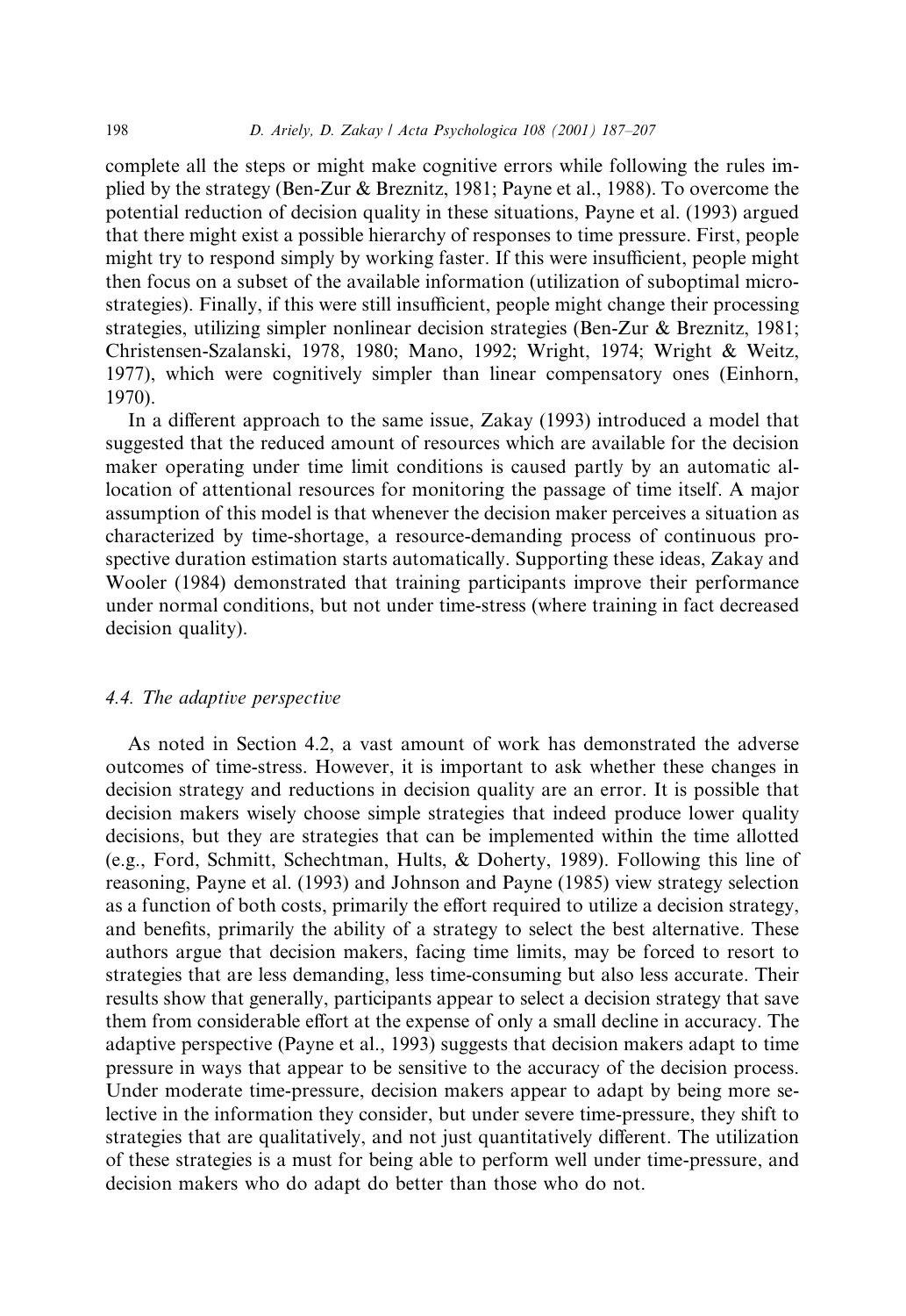#### 4.5. Effects of deadlines

It is interesting to note that in any of the models in which time-stress mediates the usage of different strategies, it is the perception of time-stress that plays a role, whether or not real time-stress is present. In this regard, deadlines are an interesting topic because they impose a subjective feeling of finality and thus can cause subjective time-stress as the deadlines get closer. Research indeed demonstrates that deadlines have a strong influence on behavior.

In a set of studies examining the effects of ending rules of second price auctions on the behavior of Internet bidders, Ariely, Ockenfels, and Roth (2000) show that fixed ending rules can cause participants to pay higher prices compared with auctions that have less deterministic ending rules (see also, Roth  $\&$  Ockenfels, 2000). Fixed ending rules are like the one used by eBay (www.ebay.com), in which the auction has a specified ending time and it ends on that time (e.g., the auction will end at 12 PM). Less deterministic rules are like the one used by Amazon (www.amazon.com), in which the auction has a specified ending time, but it ends on that time only if no bids are submitted during the last 10 min. If bids are transmitted during the last 10 min, the auction is prolonged until there is a period of 10 min in which no bids have been submitted.

In a different study of deadlines, Amir and Ariely (2000) show that giving on-line shoppers coupons that expire can increase the shoppers' propensity to purchase. In one study there were coupons that expired after 16, 32, or 64 s, as well as coupons that did not expire. The results show that in all cases, time constraints made people decide faster (in fact they did not use all the time that the coupons allowed them), and sometimes changed people's propensity to purchase. Subjects in the highest time constraint condition (16 s) purchased the same amount as the subjects in the no time constraint condition, and the ones in the 64 s condition. However, subjects in the 32 s conditions purchased at a rate that was twice as high as that of the other three conditions. The authors speculated that there are two forces at work. On the one hand, deadlines increase the need to take decisive action; on the other hand, deadlines can create a feeling of lower decision quality. Thus, in order for expiring coupons to be effective, they need to increase decisiveness, while at the same time, they need to allow sufficient time so that the decision makers will trust their own ability to make high-quality decisions.

#### 5. Time as a commodity

## 5.1. Effects of intensity changes over time on overall evaluations

Common experiences such as vacations, meals, and pregnancies unfold over time through a stream of transient states that vary in intensity over time. Some of the moments of such experiences are better and some are worse, some are improving and others are deteriorating. Such extended episodes are generally referred to as experience profiles, patterns, or sequences. Decision-makers often need to evaluate the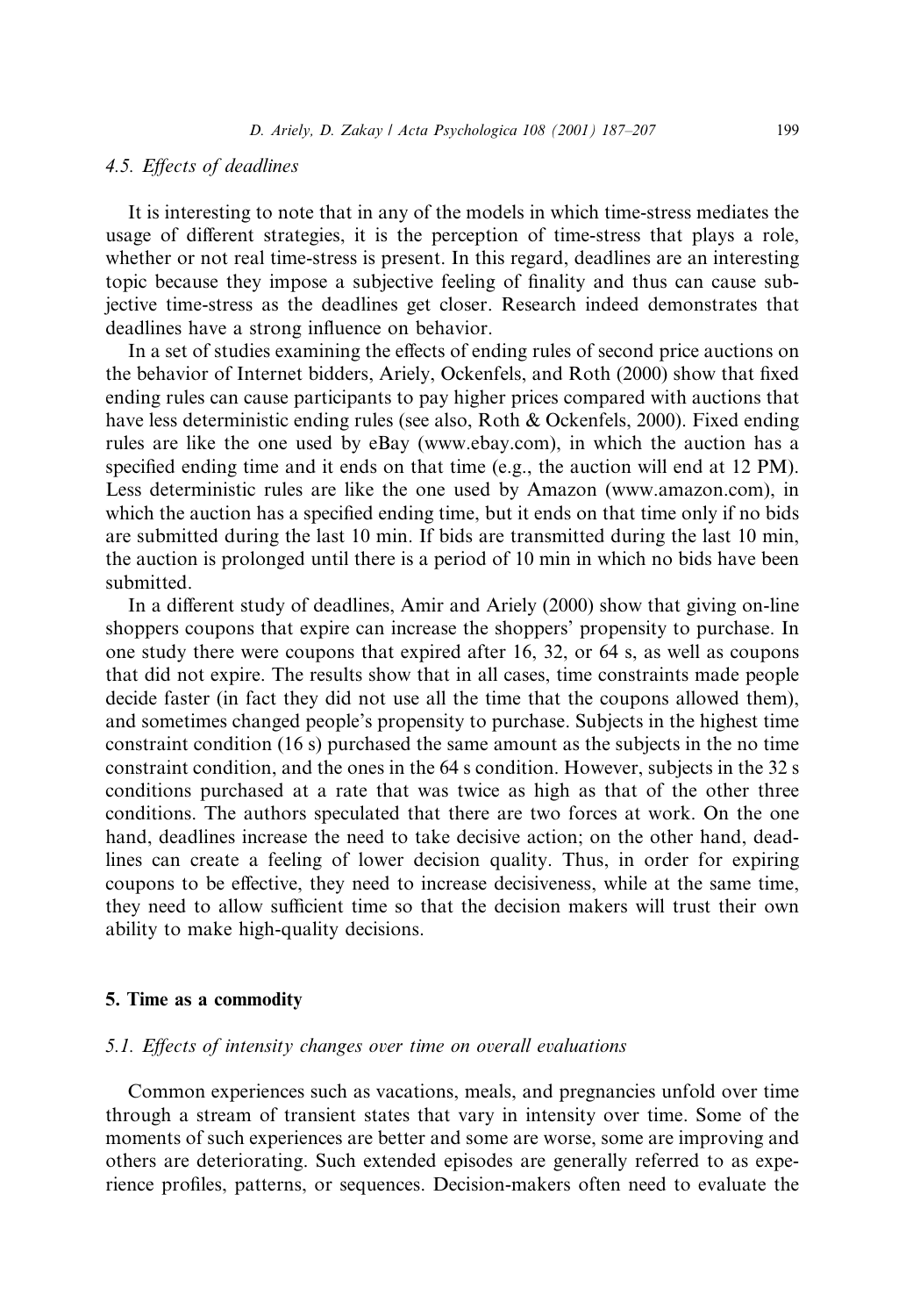overall goodness or badness of such extended episodes, in order to assist future decisions or convey information to others. In some cases, people evaluate the goodness or badness of episodes they experienced in the past; in other cases people predict the overall desirability of episodes that they have not yet experienced. Both retrospective and prospective summary evaluations are important as inputs into decisions to repeat (or not repeat) different experiences.

Overall evaluations are not only important for decision making, but can also have direct hedonic consequences on the experiences themselves. Prospective assessment of an experience can evoke sensations such as anticipation and dread, before the experience ever takes place (Loewenstein, 1987), and retrospective evaluations can influence the utility that can be derived from consuming memories after the experience occurs. For example, a painful visit to the dentist can cause a long-term fear, and a brief exotic vacation can produce memories to be re-savored for a lifetime. Summary evaluations can also alter the experience itself. For example, anticipating an unpleasant flight can result not only in negative feelings long before setting foot on the airplane, but also in exacerbating the impact of events in the flight, such as momentary turbulence.

Recent research demonstrates that when people summarize experiences, they do not simply integrate the transient states they experienced as the events unfolded (see Ariely & Carmon, 2000). Rather, two types of defining features of the effective profile of an experience (i.e., gestalt-characteristics) appear to dominate overall retrospective evaluations. One reflects the change over time in the intensity of the transient state components. Prominent examples of such characteristics include the trend of the profile (Ariely, 1998; Loewenstein & Prelec, 1993) and its rate of change (Hsee & Abelson, 1991; Hsee, Abelson & Salovey, 1991). The other type of gestaltcharacteristic reflects the intensity of the transient experience at particular key points in time. Specifically, a variety of studies found that the momentary experience at the most intense and final moments (peak and end, respectively) can account for global retrospective evaluations (Fredrickson & Kahneman, 1993; Kahneman, Fredrickson, Schreiber & Redelmeier, 1993; Redelmeier & Kahneman, 1996; Varey & Kahneman (1992)).

In two such studies, Ariely (1998) inflicted pain on participants by either using a heat probe or by pressing their finger in a vise. The stimuli were of different durations and also differed on how they progressed over time (increasing, decreasing, increasing and decreasing, etc.). After each experience, participants were asked to rate their overall pain, and these ratings were regressed on the features of the stimuli. The results showed that participants were most sensitive to changes in intensity. Intensity that increased was perceived as very painful, and intensity that decreased was perceived as not painful – even when the sum of momentary intensities was the same. This sensitivity to change was highest toward the end of the experience, and there was also an effect for the final intensity. Whether the experience is perceived to be composed of single versus multiple parts (i.e., continuous vs. discrete) moderates these results, with a significantly reduced preference for improving trends over deteriorating ones, if the experience is composed of discrete parts (Ariely  $\&$  Zauberman. 2000).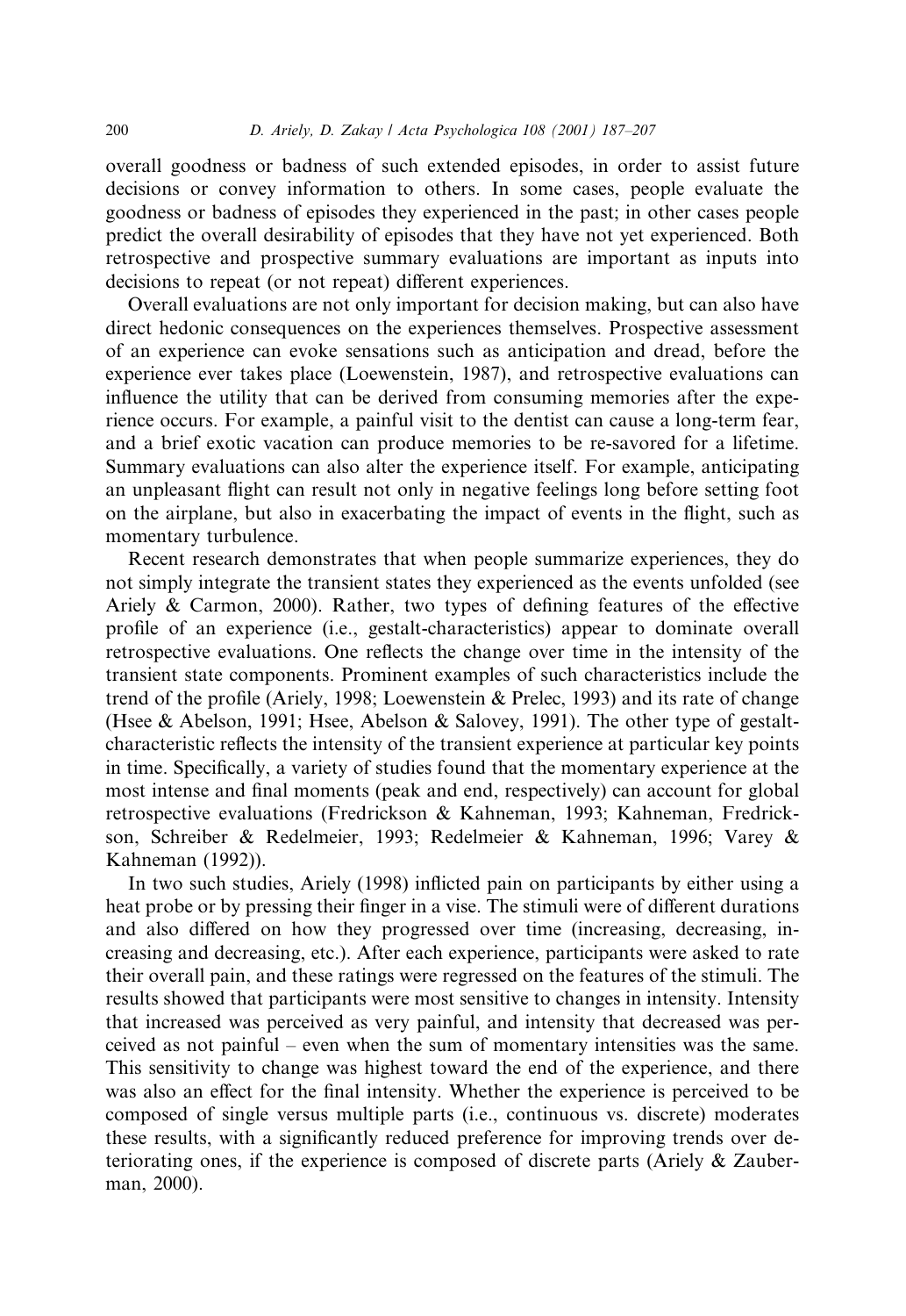#### 5.2. Effects of duration on overall evaluations

The role of duration in overall evaluations is another interesting issue. First, simply based on the fact that decision makers place higher weight on other features of the experience (such as slope, end, and peak), it is clear that decision makers do not perfectly integrate duration. In other words, they do not perfectly integrate the area under the experience curve (add up all the intensities over time). What decision makers do instead is less clear. Work by Kahneman and his collaborators (Fredrickson & Kahneman, 1993; Kahneman et al., 1993; Redelmeier & Kahneman, 1996; Varey & Kahneman, 1992) suggests that while people place a high value on some salient features, they ignore duration, which they term "duration neglect". Fredrickson and Kahneman (1993) borrowed a metaphor from Kundera (1991), and suggested that memory is built on snapshots and not on film. They suggest that memory is one of the features of extended experiences that is usually not attended to. There is a class of events that naturally seems to fall into this category. For example, one's wedding can be remembered by a few key moments, and so are some medical treatments, discovery processes, and mountain climbing.

Ariely and Loewenstein (2000) argued recently that the role of duration should be considered separately in two aspects of behavior: encoding, and making choices. They argue that when encoding (or communicating to others) the goodness and badness of experiences, ignoring duration is not necessarily a mistake and can even be desirable. Consider, for example, a friend who returned from a trip to Israel. When you ask your friend how his trip was, do you want his answer to reflect the duration of his trip? The answer is probably no. If your friend were to answer that his trip was perfect/awful just because he was in Israel for a very long/short time, he would mislead you. In fact, you might want to know how much he enjoyed the trip so as to help you decide how long a trip you should take. The idea here is that in many cases, overall evaluations are used to classify events into classes of desirable and non-desirable objects, and their duration is often a separate factor that can be considered later (at the choice stage). In the case of making choices, the role of duration should be very different. When choosing, it would be a mistake not to take duration into account, because this could cause a wrong allocation of time to different activities. For example, if we were not to take into account the time it takes to commute to work, the length of the line in the supermarket, and time to spend with our family, we would make non-normative allocation decisions of time to different activities.

We would like to offer the following general model for understanding the effects of duration on the evaluation of sequences. When encoding experiences, particular attention is given to salient attributes, which in most cases do not include duration. Therefore in encoding, duration is mostly ignored (exceptions are prison sentences, childbirth, waiting at the supermarket, etc.). The same type of underweighting of duration takes place when remembering an experience or when conveying information to others. However, when making decisions about future events, the picture changes, and in these cases, decision makers take into account the expected intensity and duration (for a more general discussion see Ariely, Kahneman & Loewenstein, 2000).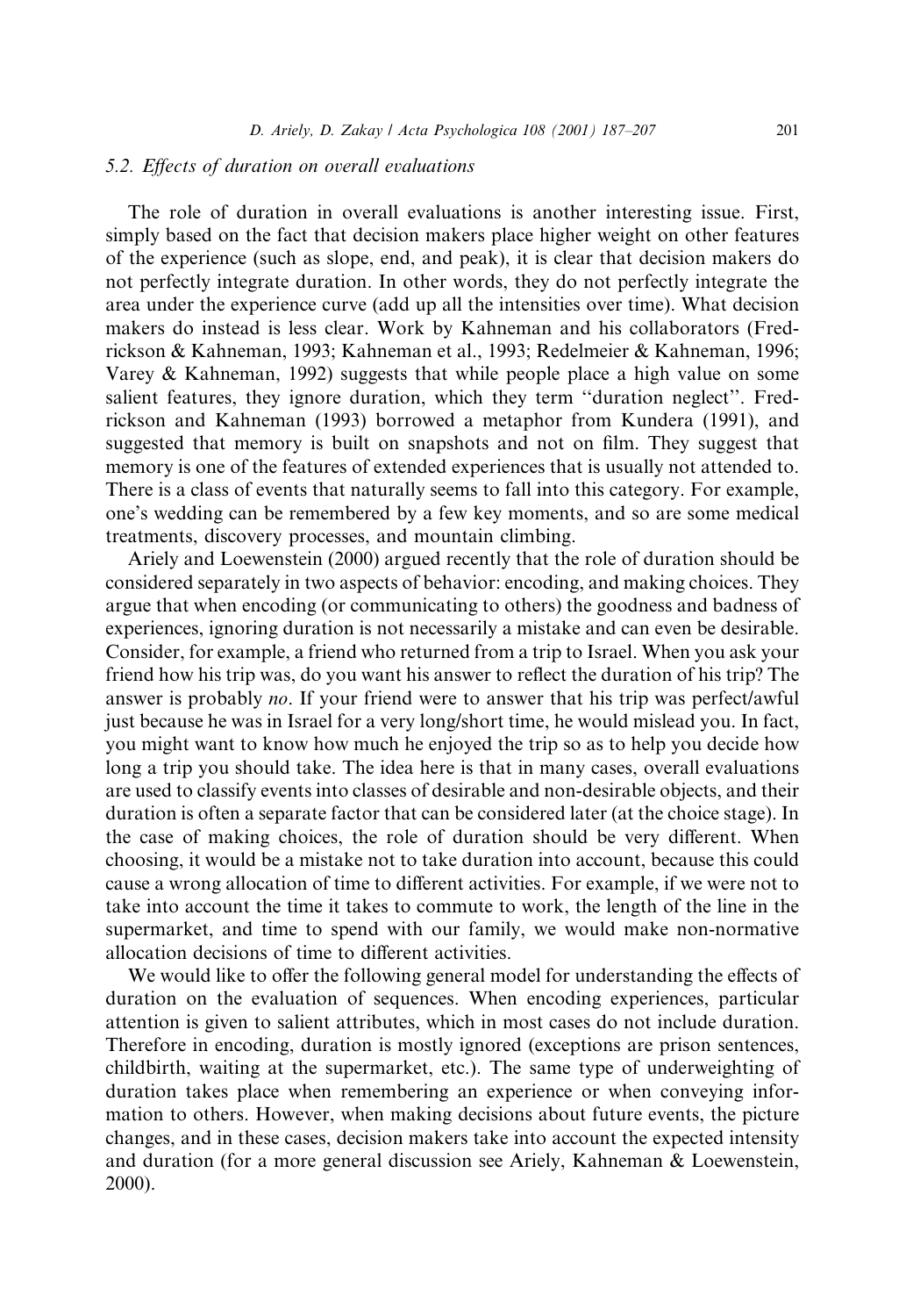The big question is whether the lack of attention paid to duration is normatively desirable or whether it will lead to errors in decision making. Ariely and Loewenstein (2000) argue that in fact in most cases it would be a *mistake to incorporate duration* into the representation of an experience. They argue that if a decision maker experienced an event and now wants to make a decision about an event of a different duration, having a composite representation makes the decision much more difficult. In such a case, the decision maker would have to factor out the duration of the past experience from its representation and next incorporate the expected duration of the future event. Such a process is much more complicated than using duration-free evaluations of part events and taking the duration of future events directly into account. Moreover, Ariely and Loewenstein (2000) argue that for many decisions, duration is not imputed, which means that the decision maker can decide about the duration during the experience itself.

In fact, Ariely and Loewenstein (2000) argue that duration should be normatively incorporated into overall evaluations only under very restricted set of circumstances. Such circumstances are when (a) decision makers do not know how long future experiences will last, (b) they cannot control the duration of future experiences, but (c) they know that the duration of future experiences will be the same as the duration of past experiences. Finding such circumstances seems rather rare, and therefore, neither encoding nor reporting duration seems to be a desirable approach.

# 5.3. Why and how do gestalt-characteristics influence summary assessments?

As we suggested earlier, research to date clearly supports the notion that two types of defining features of the experience (gestalt-characteristics) are significant predictors of its summary assessment. One type represents configural aspects of the experience, such as the trend of its profile; the other represents the transient state at key moments (end, peak). A remaining challenge is to identify the specific gestalt characteristics of common types of experiences and to understand how they are encoded in memory and how they influence judgments and decisions. We believe that a productive approach toward this is to consider the reasons people might form overall evaluations of extended experiences.

One of the reasons decision makers might summarize experiences is to facilitate effective decisions by helping to predict future states. To illustrate, imagine a patient undergoing a painful and long medical treatment that becomes less painful over time. Based on such a trend of decreasing pain, the patient may extrapolate that the future is likely to be less painful, or even infer that she or he is closer to full recovery.

A second reason why decision makers summarize experiences may be to cope with their cognitive limitations, which requires efficient representation of the many detailed characteristics of stimuli such as experienced events. For many situations such parsimonious representation of experiences with a few key characteristics seems highly adaptive, and hence reasonable. The alternative, collecting and representing each of the individual transient states of an experience, may often be too demanding of the person's cognitive resources, and may offer relatively minor marginal benefits. A similar argument can be made for limited resources during the information

202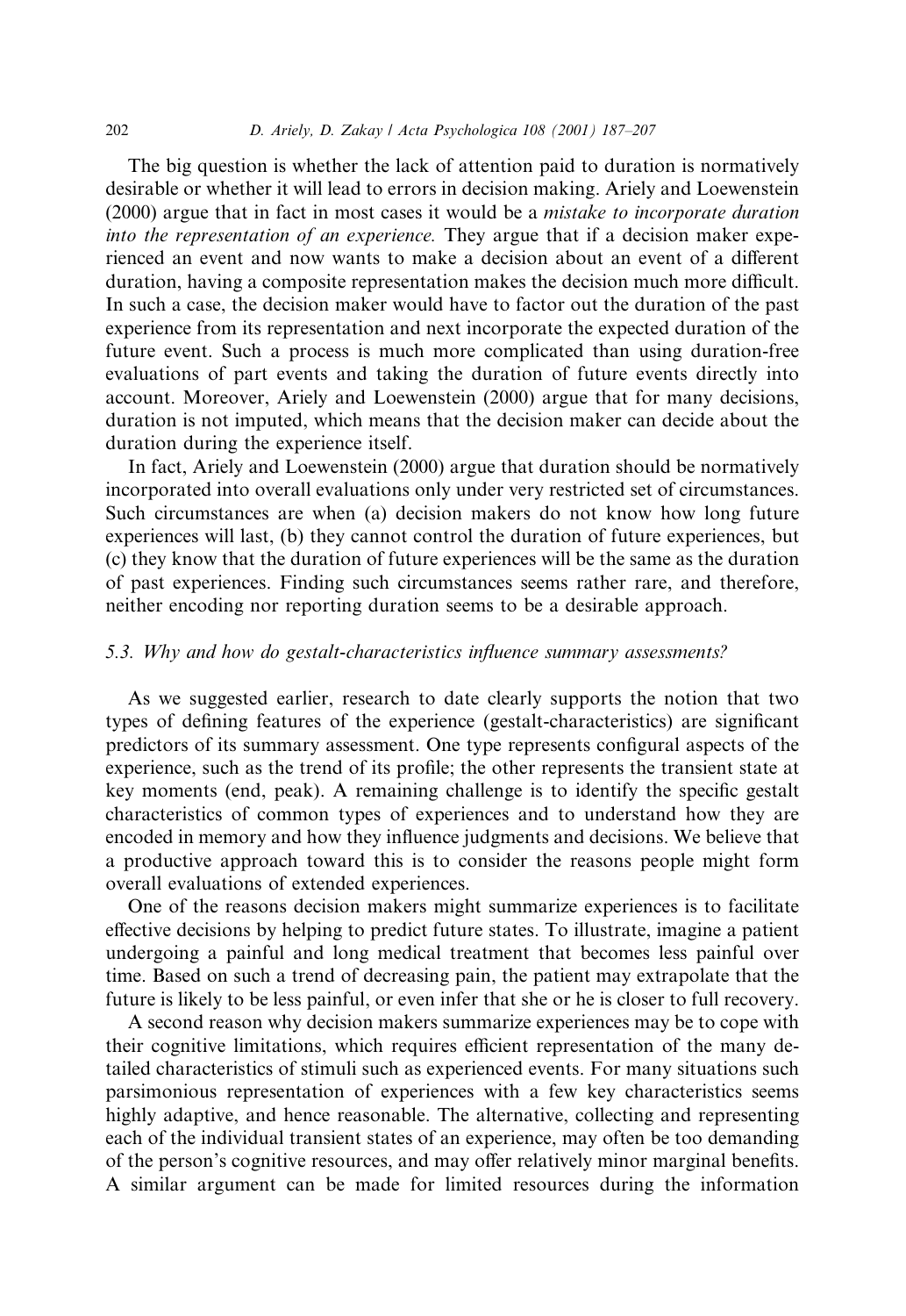retrieval and response generation process. This encoding view predicts that only a few features of the experience will be encoded and will influence summary evaluations (see Kahneman, 1995). Examples of such features are likely to include particularly salient characteristics such as the most intense state (peak) and the final state (end) of the experience.

#### **6. Summary and future questions**

In the current paper, we have attempted to take stock of some of the issues relating time and decision making. This account is by no means complete, and it reflects our individual biases. The topics we identified and discussed were fourfold: (a) We identified and discussed the temporal perspectives of decision making; within this topic we discussed time discounting, changes in thought processes as a function of time, overcoming inconsistent time preferences, and evidence for (perhaps artificial) increased stability in decision making over time. (b) Second, we identified time as a medium within which decisions take place. Within this topic we discussed static and dynamic decision tasks, and single and multiple stage decision models. We feel strongly that these distinctions are important and that insufficient research has been directed to dynamic decision making. (c) Third, we identified and discussed time as a resource and as a contextual characteristic. Within this topic, we discussed timestress and its effects, the influence of time-stress on decision strategies, time-stress as a contextual factor, the adaptive perspective on the relationship between time-stress and decision strategies, and a description, at the end, of some new research regarding the effects of deadlines. (d) Fourth, we identified and discussed time as a commodity. Within this topic we discussed the effects of intensity changes over time on overall evaluations, the effects of duration on overall evaluations, and two reasons why gestalt-characteristics may influence summary assessments.

While writing this review we identified some unsolved questions that we believe demand future research in order to better understand the interactions and relationship between time and decision making:

(1) We believe that it is important to understand the effects of temporal-distance on the evaluation of alternatives, both before and after the decision implementation point in time. We presented a simple symmetrical time-discounting illustration in Fig. 1, from which many interesting questions can emerge. What are the determinants of discount rates? What are the discounts rated for different durations (see Chapman, this issue)? What are the relationships between forward and backward discounting?

(2) Most of the research in the decision making domain is focused on the step in which alternatives are compared and one alternative is chosen. However, other steps like alternatives' generation or problem recognition, which in some cases might determine the fate of a decision, are not well understood. There is a need to identify all the steps that decision makers use while looking at decision making from a broader perspective and to define the processes utilized in each one of the relevant steps.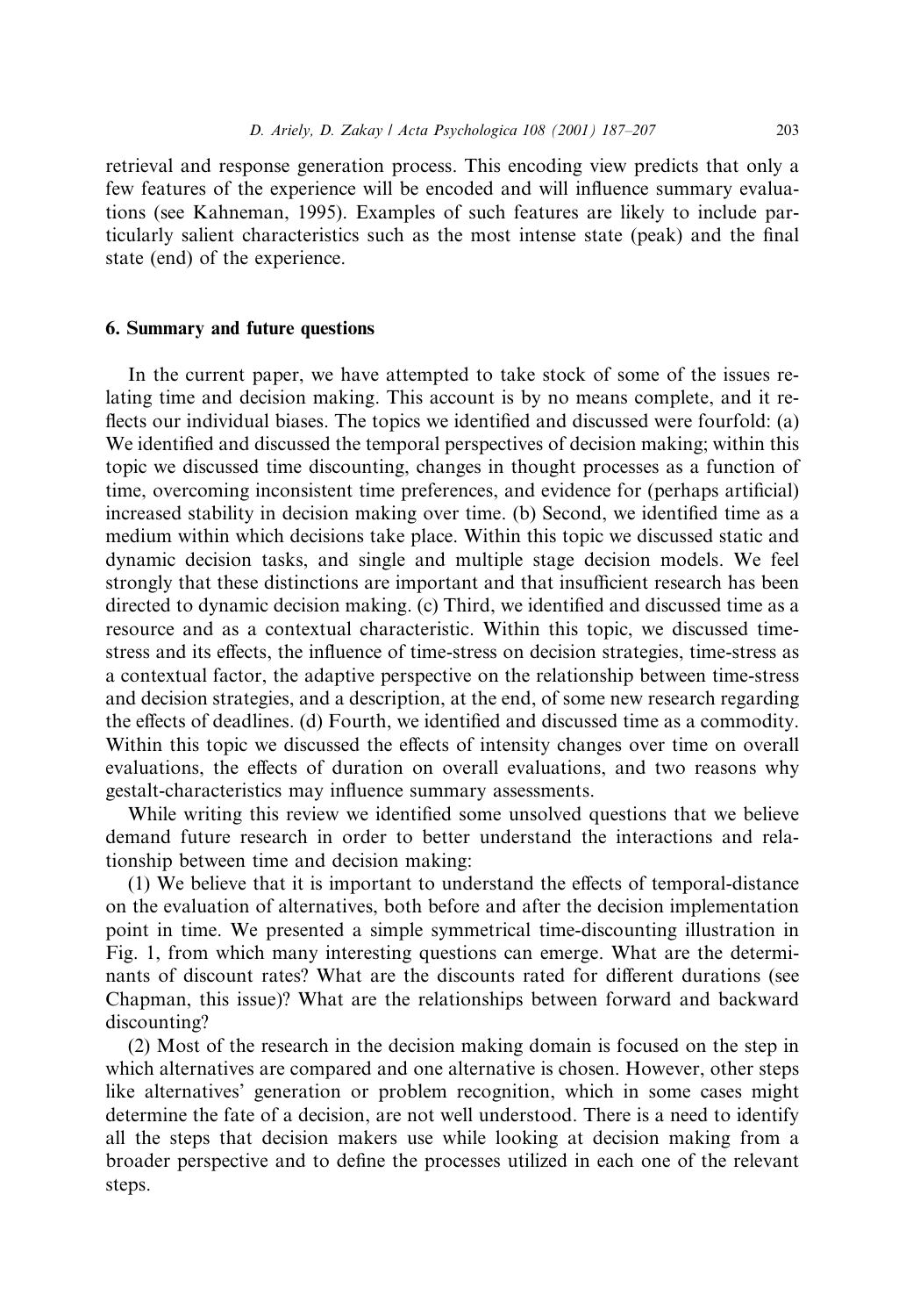(3) We believe that there is a need to examine more deeply dynamic decision tasks, since they are so common in real life, and since it is clear to us that the strategies used for single or multiple stage static decisions are not going to provide a comprehensive account of the dynamic processes. It is of special interest to find out if decision makers apply unique decision strategies while facing such tasks, or whether they utilize the same strategies that are common in static tasks, but perhaps in different combinations. An additional reason for a more detailed examination of dynamic decision processes is based on the observation that decision making in real life does not stop after reaching a first decision. The effort that people invest in many decisions seems to be mainly focused at resolving vacillations and conflicts. We feel that we need to better understand how such internal conflicts are solved.

(4) The nature of the relationship between objective time available for making a decision and perceived time-stress should be defined. This is a complex question, since people might mobilize energy if they perceive time-stress, regardless of the objective time (Svenson & Benson, 1993). Moreover, there is the need to build a theory that can explain when and how micro-strategies are utilized under time-stress.

(5) As we noted in the section on the evaluations of overall experiences, little is understood about the mechanisms underlying the different gestalt characteristics. Why is it that these gestalt characteristics have such a large influence on overall evaluations? Other important questions in this domain involve the role of memory. How are evaluations changed as a function of distance from the experience either before or after the event? Finally and perhaps most significantly, all the experiences studied thus far were either pleasurable or painful. How will the rules described by the gestalt characteristics apply for experiences that have both pleasure and pain spaced over time, over different sensory modalities (pleasant smell and a toothache), or different body parts (pleasure in the hand and back pain)?

#### **Acknowledgements**

The authors wish to thank the Israeli Academy of Sciences for a basic research grant to the second author which supported the writing of the present review.

#### **References**

Ainslie, G. (1975). Specious reward: a behavioral theory of impulse control. *Psychological Bulletin*, 82,  $463 - 496$ .

- Akerlof, G. A. (1991). Procrastination and obedience. American Economic Review, 81, 1–19.
- Amir, O., & Ariely, D. (2000). The effects of expiring coupons on decision making. Technical Report. Cambridge, MA: Massachusetts Institute of Technology, Sloan School.
- Arkes, H. R., & Blumer, C. (1985). The psychology of sunk cost. Organizational Behavior and Human Decision Processes, 35, 124-140.
- Ariely, D. (1998). Combining experiences over time: the effects of duration intensity changes and on-line measurements on retrospective pain evaluations. Journal of Behavioral Decision Making, 11, 19-45.

204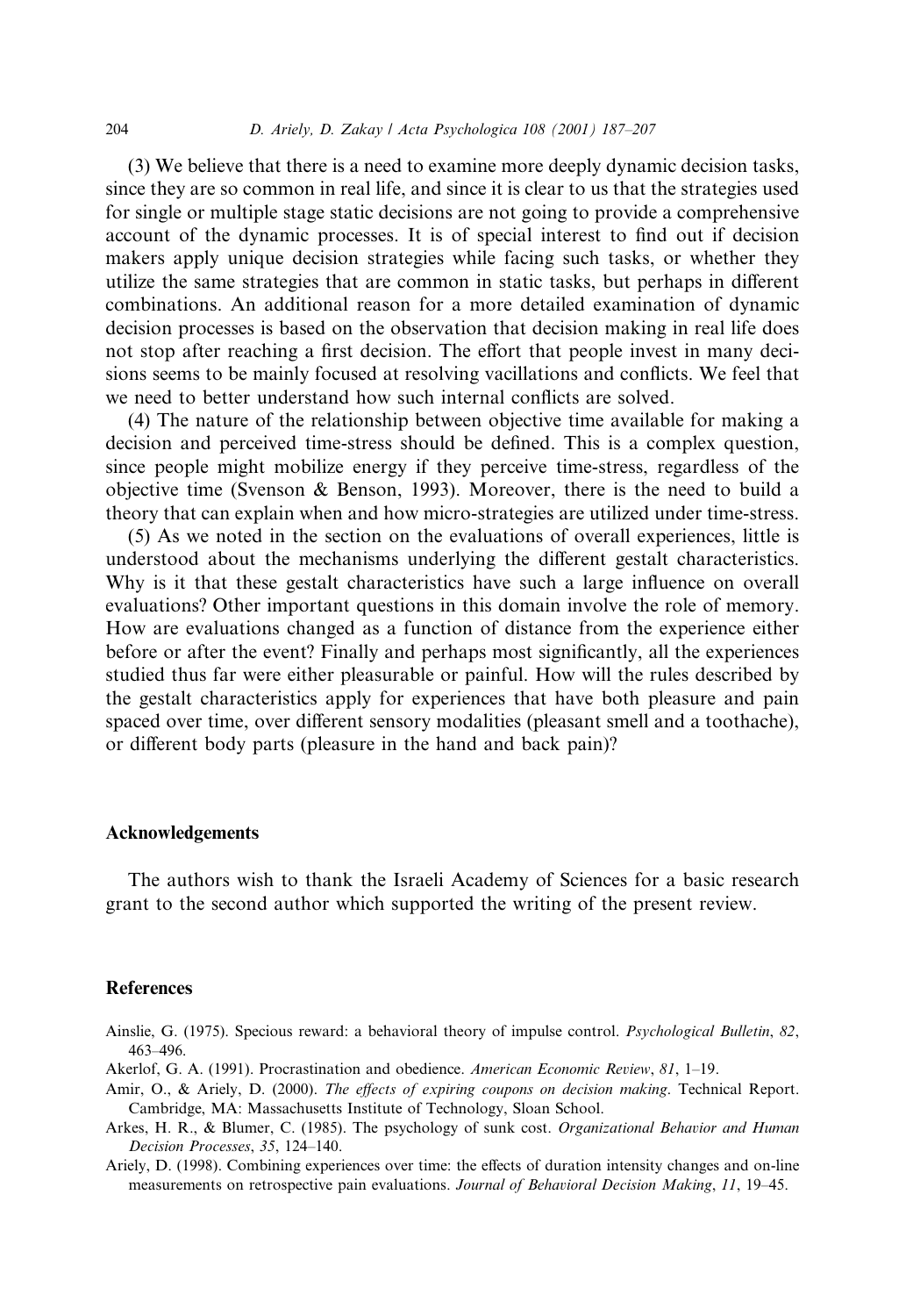- Ariely, D., & Carmon, Z. (2000). Gestalt characteristics of experienced profiles. Journal of Behavioral Decision Making, 13, 191-201.
- Ariely, D., & Zauberman, G. (2000). On the making of an experience: the effects of breaking and combining experiences on their overall evaluation. Journal of Behavioral Decision Making, 13, 219–232.
- Ariely, D., & Loewensteian, G. (2000). The importance of duration in ratings of and choices between sequences of outcomes. Journal of Experimental Psychology: General, 129, 508-523.
- Ariely, D., Kahneman, D., & Loewenstein, G. (2000). Joint commentary on the importance of, duration in ratings of and choices between, sequences of outcomes. Journal of Experimental Psychology General, 129, 524-529.
- Ariely, D., & Wertenbroch, K. (2000). Self-control in setting deadlines: Using public commitments to regulate one's behavior. Technical Report. Cambridge, MA: Massachusetts Institute of Technology, Sloan School.
- Ariely, D., Loewenstein, G., & Prelec, D. (2000). Coherent arbitrariness: Duration-sensitive pricing of hedonic stimuli around an arbitrary anchor. Technical Report. Cambridge, MA: Massachusetts Institute of Technology, Sloan School.
- Ariely, D., Ockenfels, A., & Roth, A. (2000). Effects of ending rules on bidders' behavior in online auctions. Technical Report. Cambridge, MA: Harvard University.
- Ben-Zur, H., & Breznitz, S. J. (1981). The effects of time pressure on risky choice behavior. Acta Psychologica, 47, 89-104.
- Brehmer, B. (1992). Dynamic decision making: human control of complex systems. Acta Psychologica, 81,  $211 - 241$ .
- Brockner, J. (1992). The escalation of commitment to a failing course of action: toward theoretical progress. Academy of Management Review, 12, 39-61.
- Christensen-Szalanski, J. J. J. (1978). Problem solving strategies: a selection mechanism some implications and some date. Organizational Behavior and Human Performance, 22, 307–323.
- Christensen-Szalanski, J. J. J. (1980). A further examination of the selection of problem solving strategies: the effects of deadlines and analytic aptitudes. Organizational Behavior and Human Performance, 25,  $107 - 122$
- Edland, A., & Svenson, O. (1993). Judgement and decision making under time pressure. In O. Svenson, and A. J. Maule (Eds.), *Time pressure and stress in human judgment and decision making* (pp. 27–40). New York: Plenum Press.
- Edwards, W. (1962). Dynamic decision theory and probabilistic information processing. Human Factors,  $4, 59 - 73.$
- Edwards, W., Lindman, H., & Philips, L.D. (1965). Emerging technologies for making decisions. In New directions in psychology, Vol. 2, New York: Holt, Rinehart and Winston.
- Einhorn, H. J. (1970). The use of nonlinear non-compensatory models in decision making. *Psychological* Bulletin, 73, 221-230.
- Elster, J., & Loewenstein, G. (1992). Utility from memory and anticipation. In J. Elster, & G. Loewenstein (Eds.), Choice over time. New York: Russell Sage Foundation.
- Ford, J. K., Schmitt, N., Schechtman, S. L., Hults, B. M., & Doherty, M. L. (1989). Process tracing methods: contributions, problem, and neglected research questions. Organizational Behavior and Human Decision Processes, 43, 75-117.
- Fredrickson, B. L., & Kahneman, D. (1993). Duration neglect in retrospective evaluations of affective episodes. Journal of Personality and Social Psychology, 65, 44–55.
- Gärling, T., Karlsson, N., Romanus, J., & Selart, M. (1997). Influences of the past on choices of the future. In R. Ranyard, W. R. Crozier, & O. Svenson (Eds.), Decision making: Cognitive models and explanations (pp. 167-188). London: Routledge.
- Goldberger, L., & Breznitz, S. (1999). Handbook of stress: Theoretical and clinical aspects. New York: Free Press.
- Hoeffler, S., & Ariely, D. (1999). Constructing stable preferences: a look into dimensions of experience and their impact on preference stability. Journal of Consumer Psychology, 8, 113-139.
- Hogarth, R. (1983). Judgment and choice. New York: Wiley.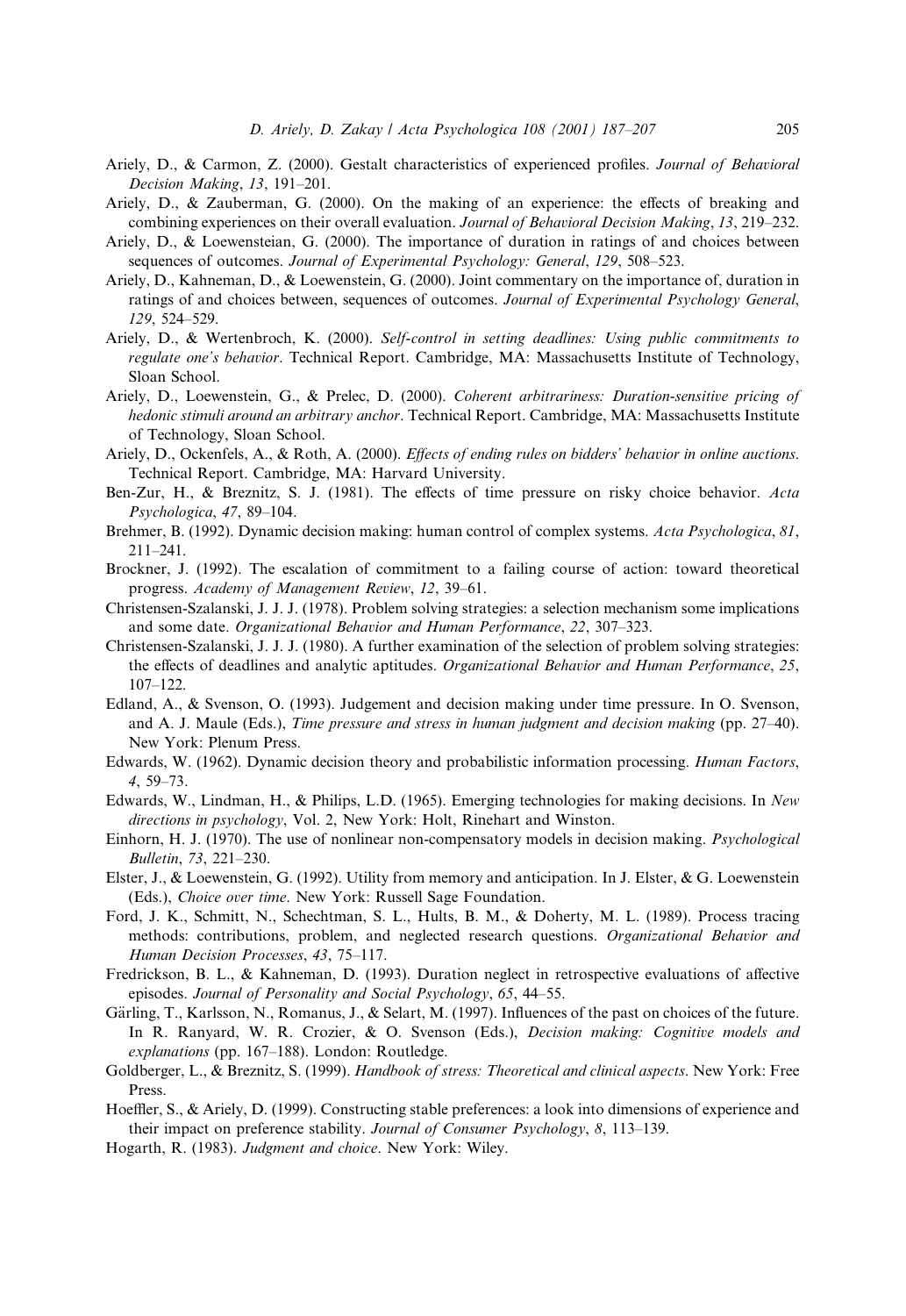- Holsti, O. R., & George, A. L. (1975). The effects of stress on the performance of foreign policy makers. Political Science Annual, 6, 255-319.
- Hsee, C. K., & Abelson, R. P. (1991). Velocity relation: satisfaction as a function of the first derivative of outcome over time. Journal of Personality and Social Psychology, 60, 341–347.
- Hsee, C. K., Abelson, R. P., & Salovey, P. (1991). The relative weighting of position and velocity in satisfaction. Psychological Science, 2, 263-266.
- Janis, I. L. (1982). Stress, attitude and decisions. New York: Praeger.
- Janis, I. L., & Mann, L. (1980). Decision making: A psychological analysis of conflict, choice and commitment. New York: Free Press.
- Johnson, E. J., & Payne, J. W. (1985). Effort and accuracy in choice. Management Science, 31, 394–414.
- Kahaneman, D., & Tversky, A. (1979). Prospect theory: an analysis of decision under risk. Econometrica, 47, 263-291.
- Kahneman, D., Fredrickson, B. L., Schreiber, C. A., & Redelmeier, D. A. (1993). When more pain is preferred to less: adding a better end. *Psychological Science*, 4, 401–405.
- Kahneman, D. (1995). When parts are larger than wholes: violations of monotonicity in judgments and preferences. Bartlett Lecture presented to the meeting of the Experimental Psychology Society Birmingham, UK.
- Keinan, G. (1987). Decision making under stress: scanning of alternatives under controllable and uncontrollable threats. Journal of Personality and Social Psychology, 52, 639–644.
- Kerstholt, J. H. (1994). The effect of time pressure on decision making behavior in a dynamic task environment. Acta Psychologica, 86, 89-104.
- Kerstholt, J. H. (1995). Decision making in dynamic situations: the effect of false alarms and time pressure. Journal of Behavioral Decision Making, 8, 181-200.
- Kerstholt, J. H., & Raaijmakers, J. G. W. (1997). Decision making in dynamic task environments. In R. Ranyard, W. R. Crozier, & O. Svenson (Eds.), *Decision making: Cognitive models and explanations* (pp. 205-217). London: Routledge.
- Klein, G. A. (1993). A Recognition-Ruined Decision (RPD) model of rapid decision making. In G. A. Klein, J. Orasanu, R. Calderwood, & C. E. Zsambak (Eds.), Decision making in action: Models and methods (pp. 138-147). Norwood, NJ: Ablex.
- Kundera, M. (1991). Immortality. New York: Grove Press.
- Liberman, N., & Trope, Y. (1998). The role of feasibility and desirability considerations in near and distant future decisions: a test of temporal construal theory. Journal of Personality and Social Psychology, 75, 5-18.
- Loewenstein, G. (1987). Anticipation and the valuation of delayed consumption. *Economic Journal*, 97, 666-684.
- Loewenstein, G., & Prelec, D. (1993). Preferences for sequences of outcomes. Psychological Review, 100,  $91 - 108.$
- MacGregor, D. (1993). Time pressure and task adaptation: alternative perspectives on laboratory studies. In O. Svenson, & A. J. Maule (Eds.), Time pressure and stress in human judgment and decision making (pp. 73-82). New York: Plenum Press.
- Mano, H. (1992). Judgments under distress: assessing the role of unpleasantness and arousal in judgment formation. Organization Behavior and Human Decision Processes, 52, 216-245.
- Payne, J. W., Bettman, J. R., & Johnson, E. J. (1988). Adaptive strategy selection in decision making. Journal of Experimental Psychology Learning Memory and Cognition, 14, 534–552.
- Payne, J. W., Bettman, J. R., & Johnson, E. J. (1993). The adaptive decision maker. New York: Cambridge University Press.
- Rachlin, H. (1989). Judgment decision and choice. New York: W.H. Freeman and Company.
- Ranyard, R., Crozier, W. R., & Svenson, O. (Eds.), Decision making: Cognitive models and explanations. London: Routledge.
- Reason, J. (1998). *Human error*. New York: Cambridge University Press.
- Redelmeier, D. A., & Kahneman, D. (1996). Patient's memories of painful medical treatments-real-time and retrospective evaluations of two minimally invasive procedures. Pain, 66, 3–8.